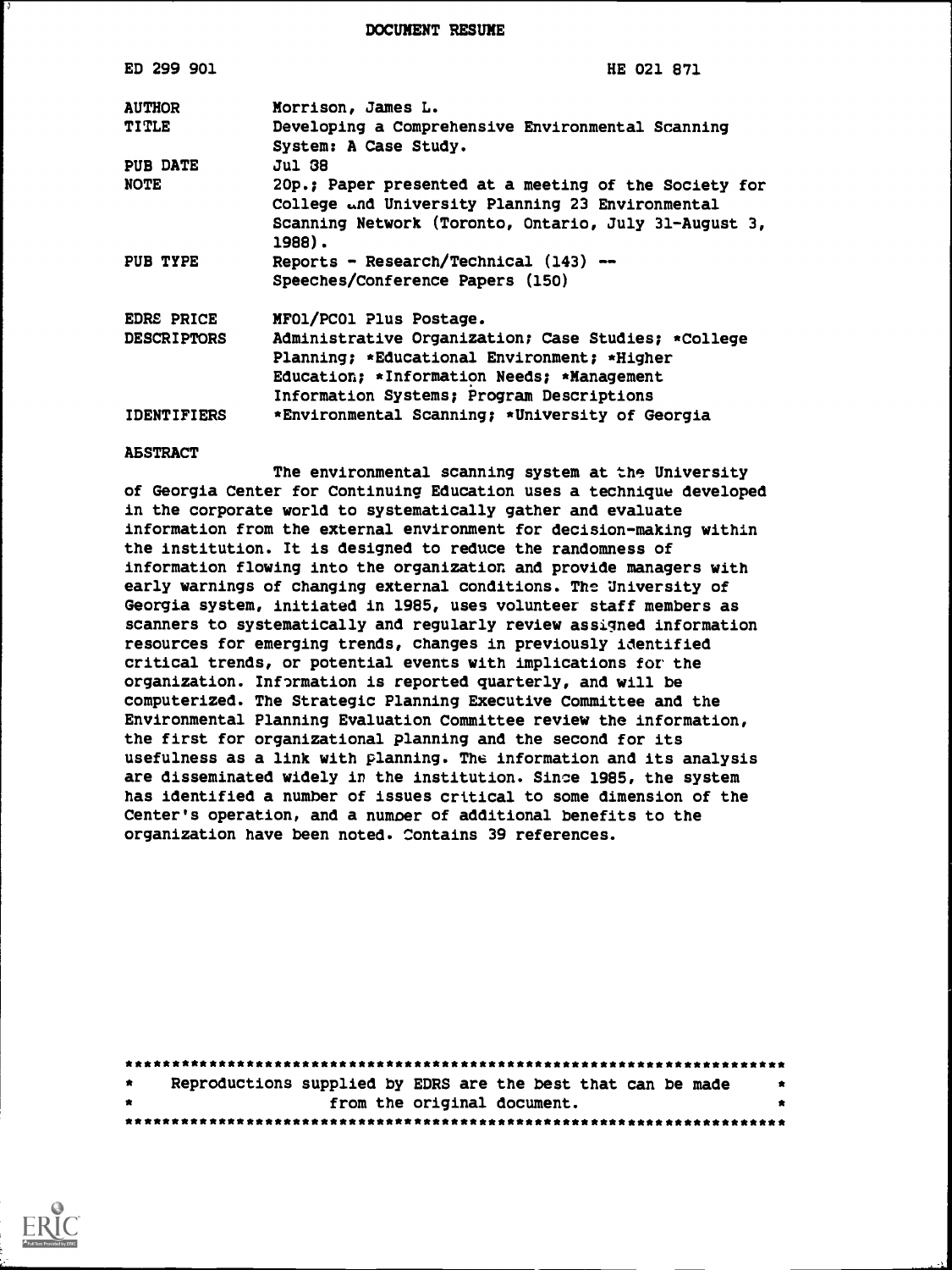# DEVELOPING A COMPREHENSIVE ENVIRONMENTAL SCANNING SYSTEM: A CASE STUDY<sup>1</sup>

James L. Morrison Professor of Education<br>CB 3500 Peabody Hall CB 3500 Peabody Hall University of North Carolina at Chape; Hill Chapel Hill, NC 27599

# Paper presented to the SCUP 23 Environmental Scanning Network, Toronto, July 31-August 3,1988

U II DEPARTMENT OF EDUCATION Office of Educational Research and Improvement EDUCATIONAL RESOURCES INFORMATION CENTER (ERIC)

Ms document has been reproduced as received from the person or organization originating it

O Minor changes have been made to improve reproduction quality

Points of view or opinions stated in this docu-<br>ment ido: not: neces•srily rapresent: official<br>CERI position or policy

"PERMISSION TO REPRODUCE THIS MATERIAL HAS BEEN GRANTED BY

JAMES L.

MORRISON

TO THE EDUCATIONAL RESOURCES INFORMATION CENTER (ERIC)"

 $\ddot{\phantom{1}}$ 

 $\overline{\phantom{a}}$ 

 $\bullet$ 

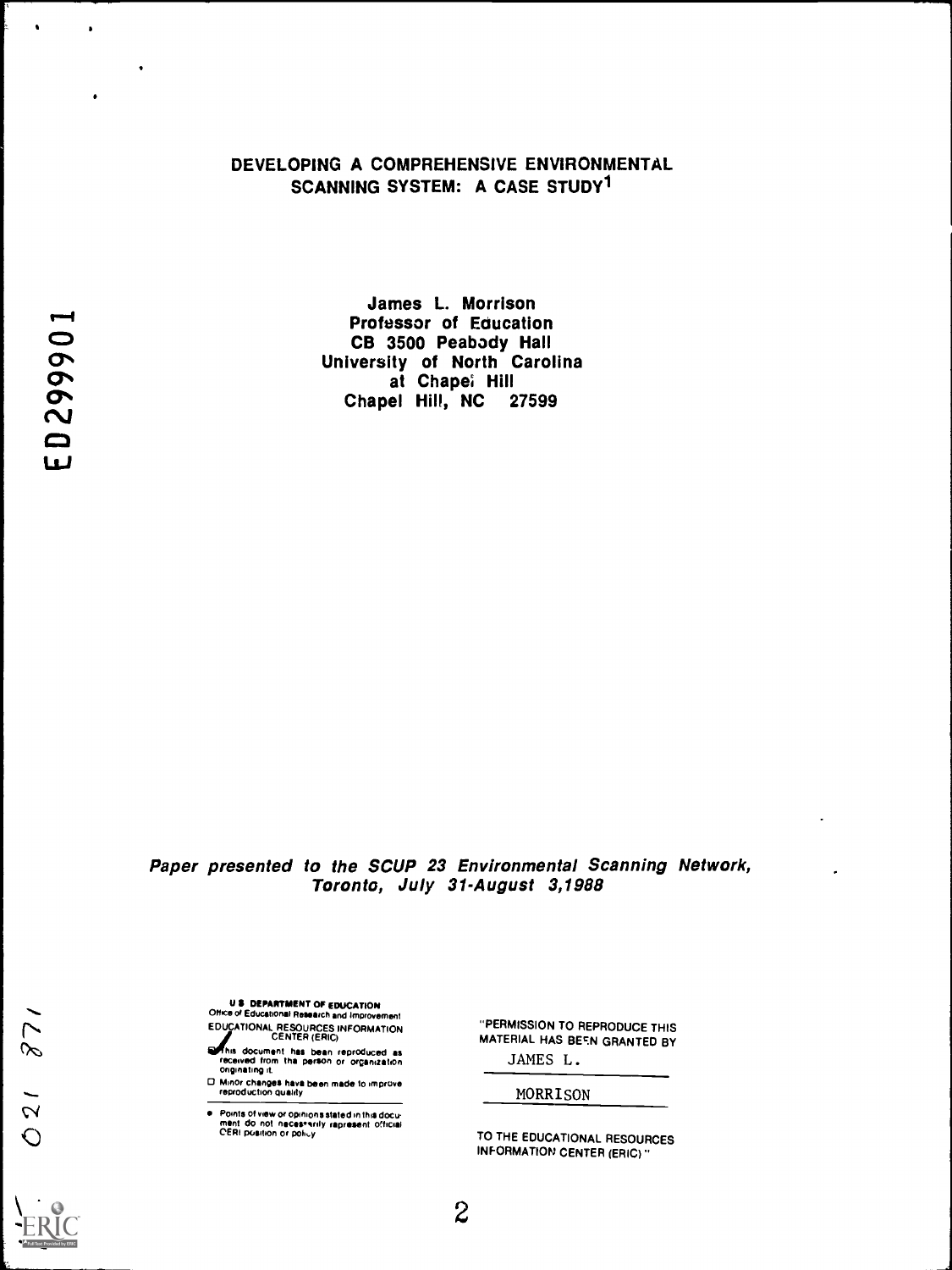#### DEVELOPING A COMPREHENSIVE ENVIRONMENTAL SCANNING SYSTEM: A CASE STUDY

In the past two decades the environment of higher education has become increasingly turbulent. The accelerating rate and magnitude of change in every sector of American society have created a "new tableau" of higher education [21]. There have been major shifts in the demographic composition of student clienteles, a radical restructuring of the tax code vis a vis charitable deductions, growing criticism of the quality of the undergraduate curriculum, and increasing use of electronic technologies resulting in major changes in the delivery systems of colleges and universities.

Given this rapidly changing environment, the lead time once enjoyed by administrators to analyze and respond to changes in their institution's external environment has decreased. Unfortunately, traditional long range planning models, with their inward focus and reliance on historical data, are weak in identifying external environmental changes and assessing their impact on the organization [10]. Ziegler , in his analysis of the planning techniques used by American educational organizations, concluded that the external environment was viewed as remaining static over time, with relatively few variables affecting education [39]. Callan, reinforcing this view, characterized planning in higher education as "extrapolations of institutional experience" [7].

The underlying assumption of these models is that any future change will be a continuation of the rate and direction of present trends among a limited number of social, technological, economic, and political variables; the interrelationship of which will remain fixed over time. They thus reflect an assumption that the future of the institution will reflect the past and present or, in essence, the future will be "surprisefree." We know, however, that this is not true, and the further we go out into the future, the less it will be true.

What is needed, as Jonsen argues, is a method which enables administrators to integrate understanding about various sectors of the external environment, especially as they might be interrelated; a capacity to translate this understanding into the institution's planning activity; and a sufficient priority given to the activity to ensure its translation into decisions and implementation [17]. The Board of Directors of the American Association for Higher Education determined that awareness of social trends and developments was the highest priority need for college/university leaders [2].

A technique has been developed in the corporate world to systematically gather and evaluate information from the external environment--the environmental scanning process [19, 37, 38]. Brown and Weiner [4] define cnvironmental scanning as "a kind of radar to scan the world systematically and signal the new, the unexpected, the major and the minor." Aguilar [1] has defined scanning as the systen:atic collection of external information in order to (1) lessen the randomness of information flowing into the organization and (2) provide early warnings for managers of changing external conditions.

Fahey, King, and Narayanan [4] have characterized scanning as either irregular, periodic, or continuous. Irregular systems respond to environmentally generated crises and attempt to reduce uncertainty in the near-term.

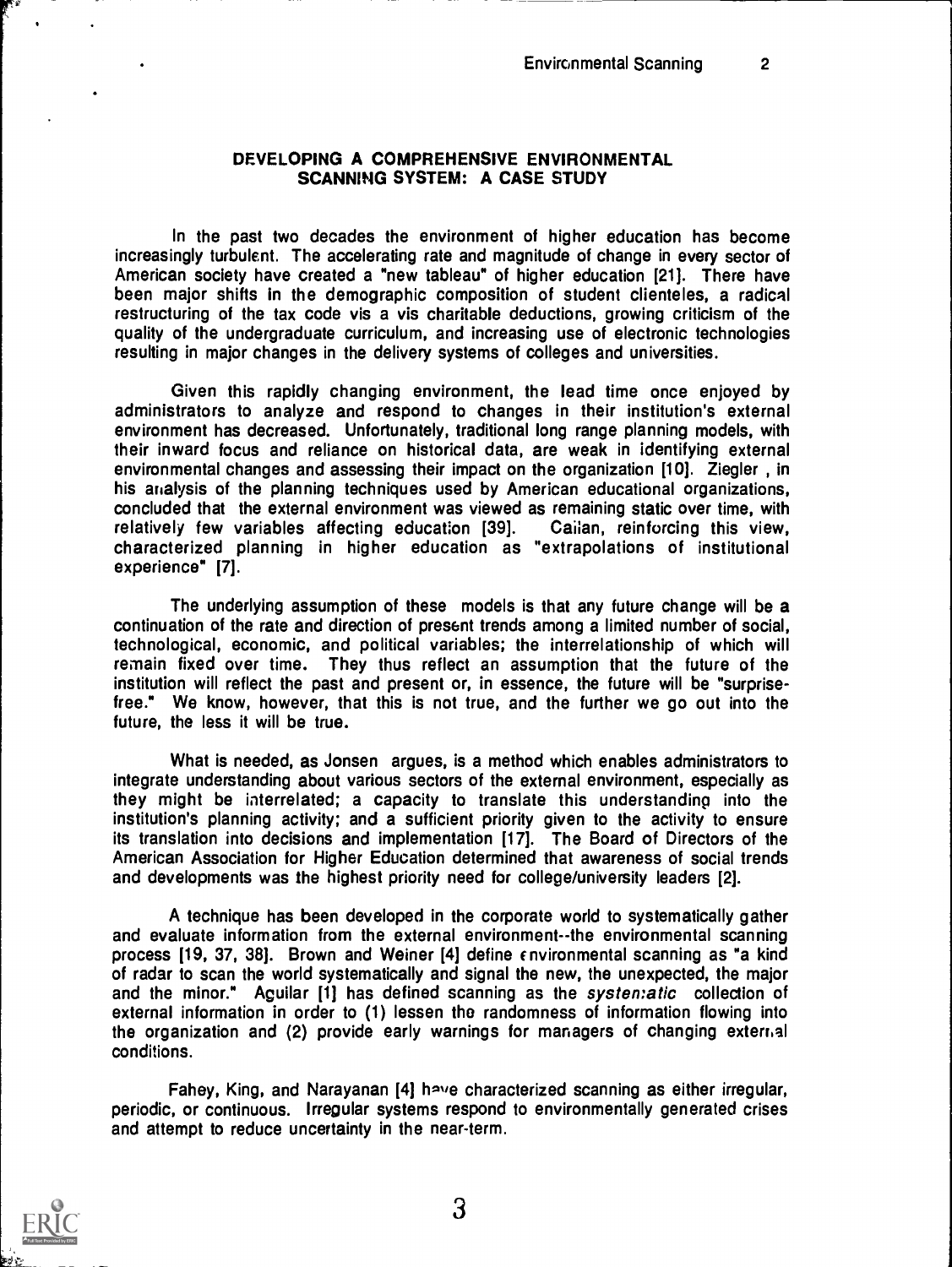Periodic systems, more sophisticated and complex, exhibit more proactive characteristics. For example, at Cantonsville (Maryland) Community College or Georgia Southern College, one or two individuals in the planning or institutional research office conduct and periodically update a literature survey of forecasts in the social, technological, economic, and political sectors of the external environment [26]. Many times the scan may be restricted to one or two sectors of the environment. Jonsen, for example, in the periodic scan of the California Postsecondary Education Commission uses only demographic and economic data [17]. At other times, scanning may be confined to selected key environmental issues, trends, and domains . At the University of Minnesota, the Experimental Team on Environmental Assessment (ETEA) identified 20 to 30 issues to track [15].

The continuous system is the most sophisticated and proactive type of environmental scanning. This system attempts tc enhance the organization's "capability to handle environmental uncertainty rather than to reduce perceived uncertainty" [14]. It is therefore vital to the planning process.

The Georgia Center for Continuing Education has developed a continuous environmental scanning project that attempts to identify signals of change in all sectors of the external environment. Selected information resources from the social, technological, economic, and political aspects of the environment at the international, national, regional, and state levels, are systematically and regularly reviewed by project participants. This is the most comprehensive scanning system operating in a university setting at the present time.

The purpose of this paper is to describe the environmental scanning project at the University of Georgia Center for Continuing Education. This includes a description of the history, structure, and circumstances which led to the initiation of the project. Next is an account of how the structure was established and how the system operates to provide strategic direction in organizational and program planning, concluding with an examination of the benefits, costs, problems and issues experienced in operating the system, as compared with the Experimental Team in Environmental Assessment (ETEA) project at the University of Minnesota.

## The Georgia Center Environmental Scanning Project<sup>2</sup>

The University of Georgia Center for Continuing Education opened in January 1957. The Center, on the edge of the University of Georgia campus, resembles a small residential college with the major exception that the "students" are adults and stay in residence only for a few days to a few weeks. The three divisions of the Center-residence only for a few days to a few weeks. instructional services, telecommunications and media services, and hotel and operating services--provide adult students an environment in which to learn, sleep and eat under one roof. The Center offers programs across the state and beyond its borders. During the 1985-86 academic year, approximately 100,000 adults were served by some 245 full-time Center faculty and staff and several hundred University of Georgia faculty members on a part-time basis.

Project Scan was initiated in 1985 when the Center Director employed two consultants to introduce the concept of environmental scanning to the professional staff. Introductory seminars were followed by a workshop in May 1985 that produced a preliminary set of trends and events to be monitored and included instruction in scanning, abstracting, and elementary forecasting. By September 1, 1985 the environmental scanning activity was organized as a project of the Director's office.

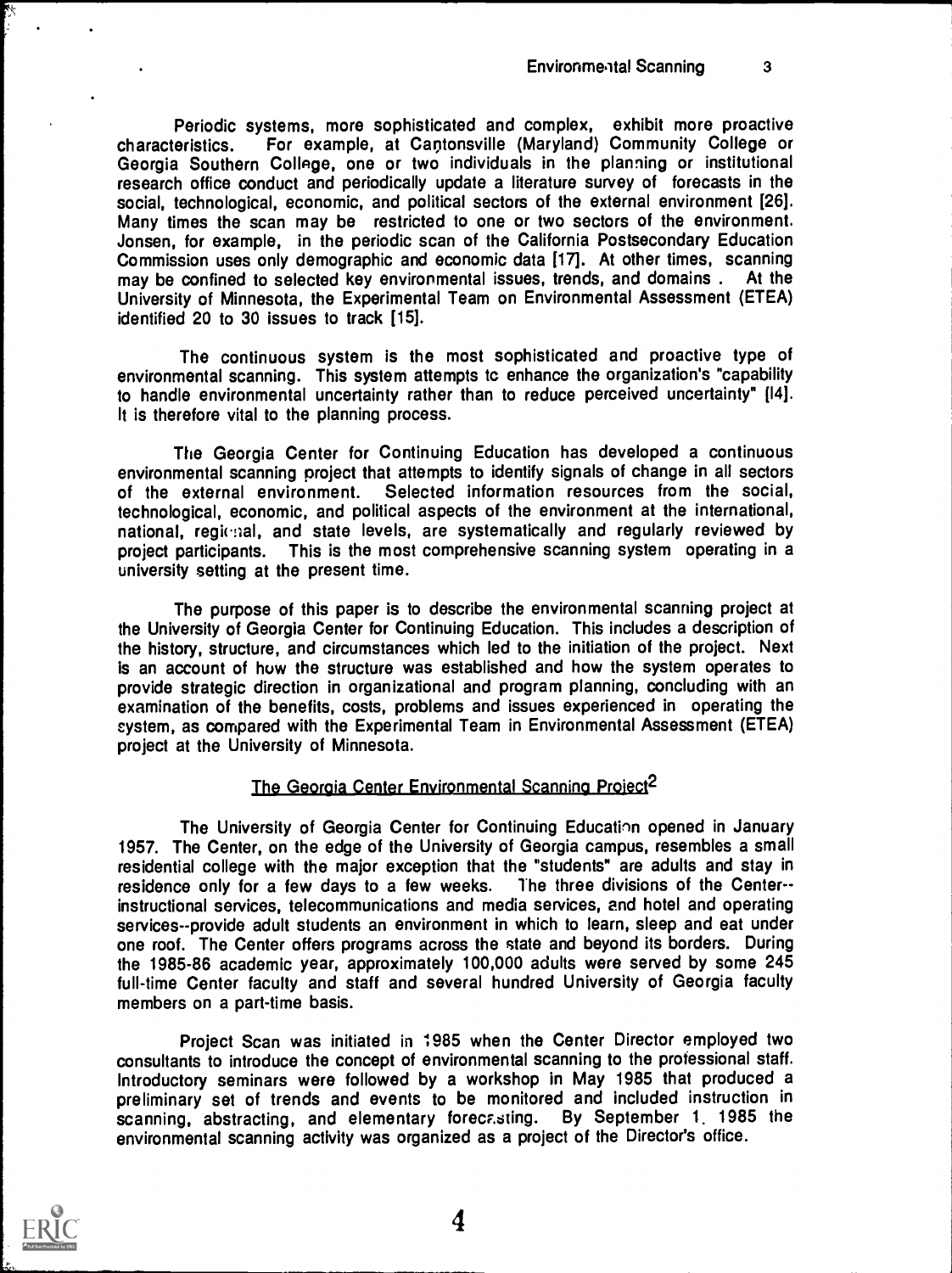## Project Structure

The Center director serves as a project director, and the assistant to the director serves as the project manager of the Environmental Scanning Project (see Figure I). There are two aview committees: the Environmental Scanning Evaluation

## Insert Figure 1 about here

Committee (ESEC), consisting of volunteer scanners from each of the three divisions, and the Strategic Planning Executive Committee (SPEC). SPEC consists of the director, associate directors, assistant directors, the marketing and communications officer, a telecommunications representative, a facilities representative, and the assistant to the director, who, as project manager, serves as liaison between the two comrnittees.

Scanners are volunteers from both the line and staff ranks of the Center. Each scanner is assigned one or more information resources (from a broad range cf such resources) and is requested to systematically and regularly review the assigned sources for emerging trends, changes in already identified critical trends, or potential events that have implications for the Center and its programs. When they identify such a trend or potential event, scanners complete an abstract form that includes a bibliographic citation, a summary and a written commentary of the implications seen by the scanner. The Project Manager then files the abstract in accordance with a taxonomy.

## Scanning Taxonomy

The major purpose of a taxonomy is to be able to classify abstracts produced in environmental scanning for easy retrieval. The Center chose to modify the taxonomy developed by United Way of America. A comprehensive taxonomy resulted, which reflects the broad scope of adult and continuing education within the context of a large land grant university. Taxonomy modifications reflected the Center's specific needs: for example, hotel and food service management; conference/seminar development and management; the "training" phenomenon spawned by government, business and industry as well as professional associations; program development advances in areas in which the Center can utilize UGA faculty expertise; and technological advances in instructional delivery systems. Eventually the system is to be computerized; therefore it is important to have a carefully defined retrieval system.

# The Quarterly Reporting Cycle

The reporting cycle includes a complete description of how the scanning project operates.(See Figure 2). This cycle, conducted three times per year, consists of a

# Insert Figure 2 about here

number of sequential components: announcing the quarterly abstract deadline, preparing abstract evaluation materials and review packets, conducting the Environmental Scanning Eva!uation Committee (ESEC) meeting, distributing abstract evaluation packets to the Strategic Planning Evaluation Committee (SPEC), preparing the ESEC report to SPEC, receiving and tallying SPEC abstract evaluations, distributing the ESEC report to SPEC, conducting the SPEC meeting, preparing the newsletter, and following-up SPEC

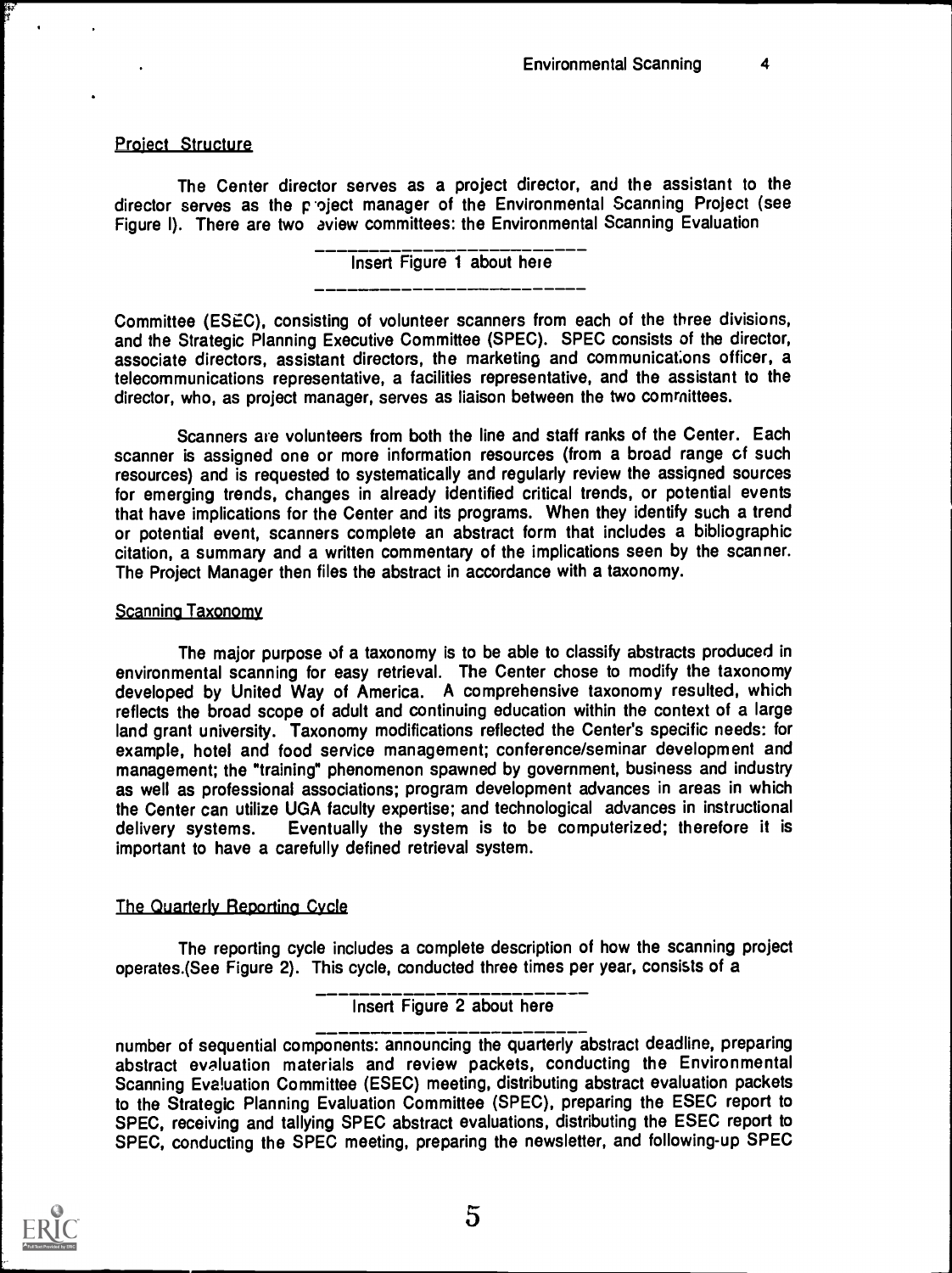actions. Throughout this cycle routine scanning and abstracting are performed on a continuous basis. The cycle begins with the announcement of the quarterly abstract deadline.

#### The Quarterly Abstract Deadline

 $T^{\prime}$  Project Manager announces the quarterly abstract deadline in a memo to all scanners. This announcement includes a deadline for the close of the quarterly reporting cycle and serves as a signal for all scanners to submit their "in progress" materials. It also includes the time, place, and date of the ESEC meeting.

#### **Preparation of Abstract Evaluation Materials**

The Project Manager reviews each abstract, assigns a primary and secondary taxonomy code to it, and files it by code and quarter for easy retrieval. In addition, she develops a "Strategic Planning Worksheet" which categorizes the abstracts under general statements related to trends, issues, or events. The worksheet has several components: "strategic thinking stimulators" that capture the essence of the trends, issues, or events that have surfaced that quarter; the abstracts pertaining to each area by taxonomy number; and a brief summary/implications sections for each area. (See Figure 3.) This worksheet forms the basis of the ESEC and SPEC meetings.

Insert Figure 3 about here

It should be noted that when the project was initiated, all members of the evaluation committee reviewed and discussed the abstracts produced in that quarter during a half day meeting. The objective was to ascertain the environmental threats and opportunities to the Center suggested by the entire collection of abstracts and associated articles. However, the time set aside for this activity was insufficient for thoughtful analysis and discussion. Given the busy schedule of staff members, more time could not be allocated. Also, although all staff members were encouraged to browse in the files at their convenience throughout the quarter, most found that they did not have time to do so. Consequently, the project manager undertook the task of reviewing and categorizing the abstracts submitted each quarter.

## The Environmental Scanning Evaluation Committee Meeting

All Georgia Center scanners who do not serve on the Strategic Planning Executive Committee are invited to serve on the Environmental Scanning Evaluation Committee. The purpose of making membership voluntary is to encourage participation of all staff members in the Georgia Center's strategic planning process. The purpose of ESEC is to gain the thinking of organizational members who have participated in the scanning process, and, thereby, provide a direct relationship between the scanning activity and organizational planning. By including scanners in analysis activity, the importance of the process is recognized, thereby increasing the motivation for scanners to invest time and energy in the activity. The number of staff members participating on this committee ranged from 14 to 25 over the first year.

The ESEC meeting begins with committee members independently reviewing a copy of the "Strategic Planning Worksheet" and identifying their six or seven priorities for discussion. Members are instructed to identify on a tally sheet seven or eight



 $6\overline{6}$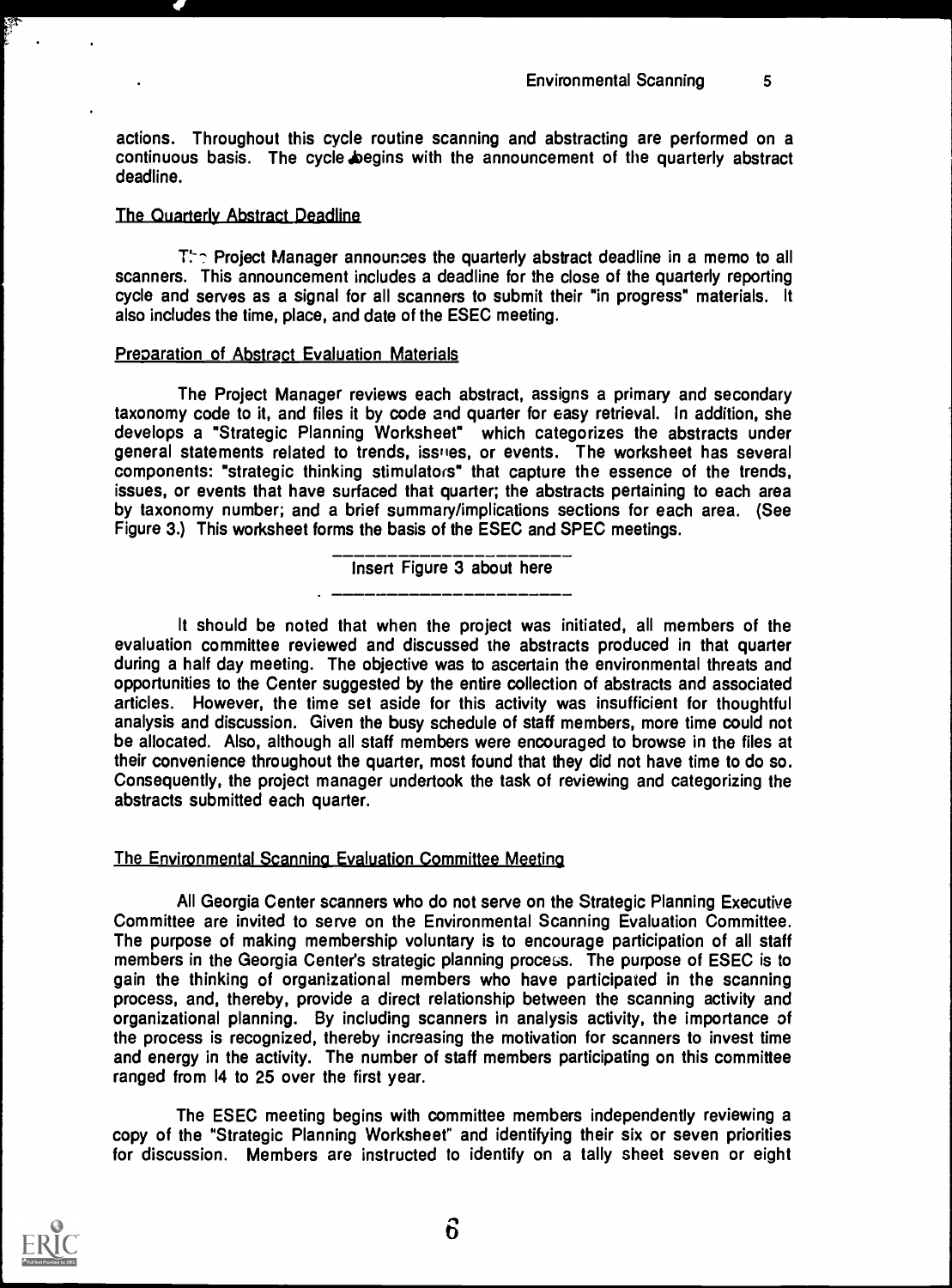strategic thinking stimulators (approximately one-third of the number produced each quarter) that have the most salient implications for the Georgia Center. Then, in round robin fashion, they publicly cast one vote for a stimulator they consider important to the Center. The tally is recorded on a flip chart during each round. This process continues until each member of the group has exhausted his or her allocated quota of votes. Through a modified nominal group technique, the top four issues are then identified and discussed by the committee. The primary purpose of this activity is to clarify, focus, or expand the issues as they relate to the Georgia Center and to make recommendations of the strategic planning process to SPEC.

#### The Strategic Planning Executive Committee Meeting

After ESEC's meeting, the project manager initiates SPEC's formal review of the "Strategic Planning Worksheet" and the quarter's abstracts. The project manager delivers to each SPEC member the "Strategic Planning Worksheets," a voting form, and all abstracts collected that quarter. The project manager tallies SPEC's anonymous votes, generates a comparison of the top issues surfaced by ESEC and by SPEC, and delivers ESEC's written report to SPEC members.

The Strategic Planning Executive Committee meets for a half-day. The purpose of this meeting is for the decision-makers to evaluate the scanning information gathered during the past three or four months within the context of past analyses and derive the implications of these analyses for organizational planning. Therefore, the first order of business is to formulate an update on the action agenda set by SPEC in previous meetings. Planning adjustments and a new agenda may develop in these discussions.

The second order of business is to examine and discuss the final comparison of ESEC and SPEC votes as to those trends, issues, and events that have the most implications for the Georgia Center's future. A crucial concern is: Are the same issues surfacing from "bottom-up" as from "top-down"? If there are conspicuous differences, what do they indicate to Center management?

The third order of business is to discuss and act upon the three top concerns identified in the ESEC meeting. Most often, at least two of ESEC's top concerns are independently derived by SPEC. These discussions are broadened by the perspectives and orientations of SPEC members. ESEC recommendations may be adopted, modified, or rejected (within the context of the Center's overall strategic plan), or SPEC may generate an alternate solution. In addition, SPEC members may discuss and act upon concerns not identified by the ESEC.

## Post-Analysis Follow-Up

The Center Director desires that environmental scanning information and the result of the SPEC analysis be widely disseminated throughout the organization. A memorandum from the Director to SPEC summarizes the meeting and the action assipments. This memorandum, along with a comparison of top concerns generated by both SPEC and ESEC, is distributed to ESEC by the project manager. In addition, the project manager compiles and distributes to all Georgia Center employees an environmental scanning newsletter, Lookouts. Most of the material for Lookouts is gleaned from abstracts and summarizes national, regional, state, and local issues. Included in each edition are the top strategic concerns identified during the quarter by SPEC and ESEC, as well as programming ideas identified by scanners.

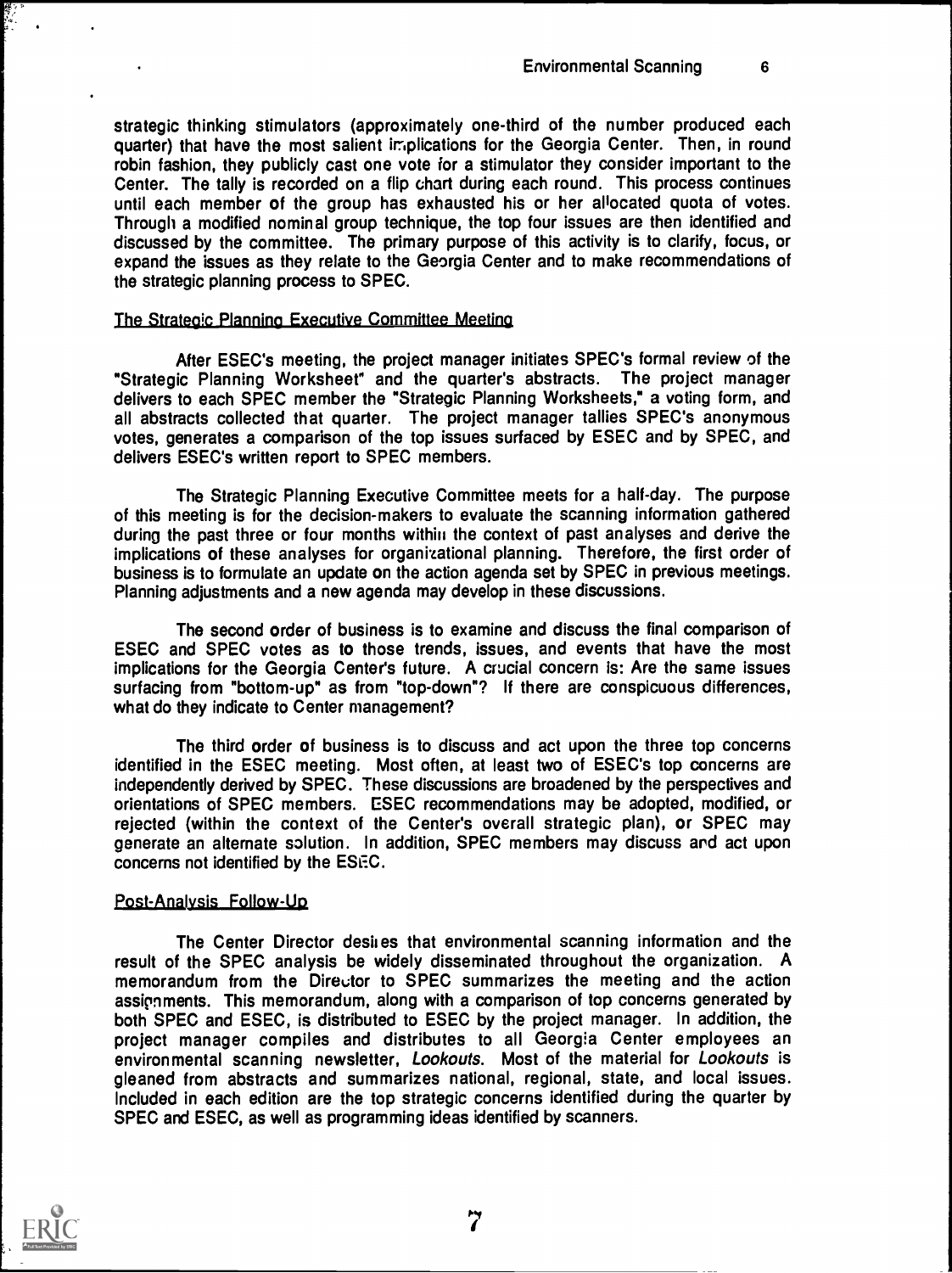#### Use of Scanning Information

From September 1985 until April 1987, the environmental scanning project at the Georgia Center identified a number of issues viewed as critical for some dimension of the Center's operation. For example, both SPEC and ESEC evaluated such issues as adult illiteracy, increased litigation, plateaued employees, and childcare.

Everyone in the Center recognized adult illiteracy as a major social issue. However, the Director had not considered this as a responsibility of the Center since most of the individuals who enroll in Center programs have post-baccalaureate degrees or have employment responsibilities that require literacy. Even-so, scanners throughout the Center over several reporting cycles identified articles reporting the dimensions of this problem indicating that they thought this was an issue which should be addressed by the Center. Members of the Evaluation Committee concurred. Because of the historical mission of the Center and because discussion of the issue revealed differences as to how illiteracy was defined, how the problem should be approached, and possible solutions, SPEC initially took no action. Due to pressure from members of the Evaluation Committee, it was agreed to employ two consultants to write a paper describing the dimensions of the problem in the state of Georgia. This paper has not only served to guide the Center's courses of action, but was requested by a standing committee of the Georgia legislature to assist them in formulating their response to the issue.

A second issue which emerged in the scanning process concerned increased litigation. One article in The Chronicle of Higher Education related the concern by many individuals who owned businesses over "unfair competition" between themselves and tax exempt (and publically supported) colleges who operated educationally unrelated businesses. The issue was being explored by various state legislators, including Georgia's, and was the focus of a session at the 1987 annual meeting of the National University Continuing Education Association meeting.

A number of articles described legal difficulties by various higher education agencies. The University cf Arizona Conference Center was su ed by a disgruntled client group which had booked a large ballroom but, because of construction delays, was moved to a tent on the hotel grounds. "Educational malpractice" appears to be emerging a new type of negligence tort. "Information liability" suits are based on the argument that producers of information bear responsibility for the accuracy of the information as well as some responsibility for the use of the information. SUNY-Buffalo was found negligent in a case where one student was raped and murdered by another student, the argument being that the institution permitted the offender to matriculate without consideration of the safety of other students. A number of individuals were sued because they wrote negative letters of recommendation.

SPEC concurred with the Evaluation Committee on the threat that litigation posed to the Center and recommended that the Director secure readily available legal counsel that would conduct a legal audit of the Center. The Director found that the University system did not permit units to commission legal audits. The Director is currently seeking to modify the University's approach to securing legal advice (Simpson, personal communication).

A third issue centered around the "plateaued employee" (i.e., those employees who are not likely to advance in the organization either due to their own capacity or due to a lack of positions). Relatedly, a Boston University study indicated that 78% of all such workers distrust their supervisors and that 43% were cynical "about life in

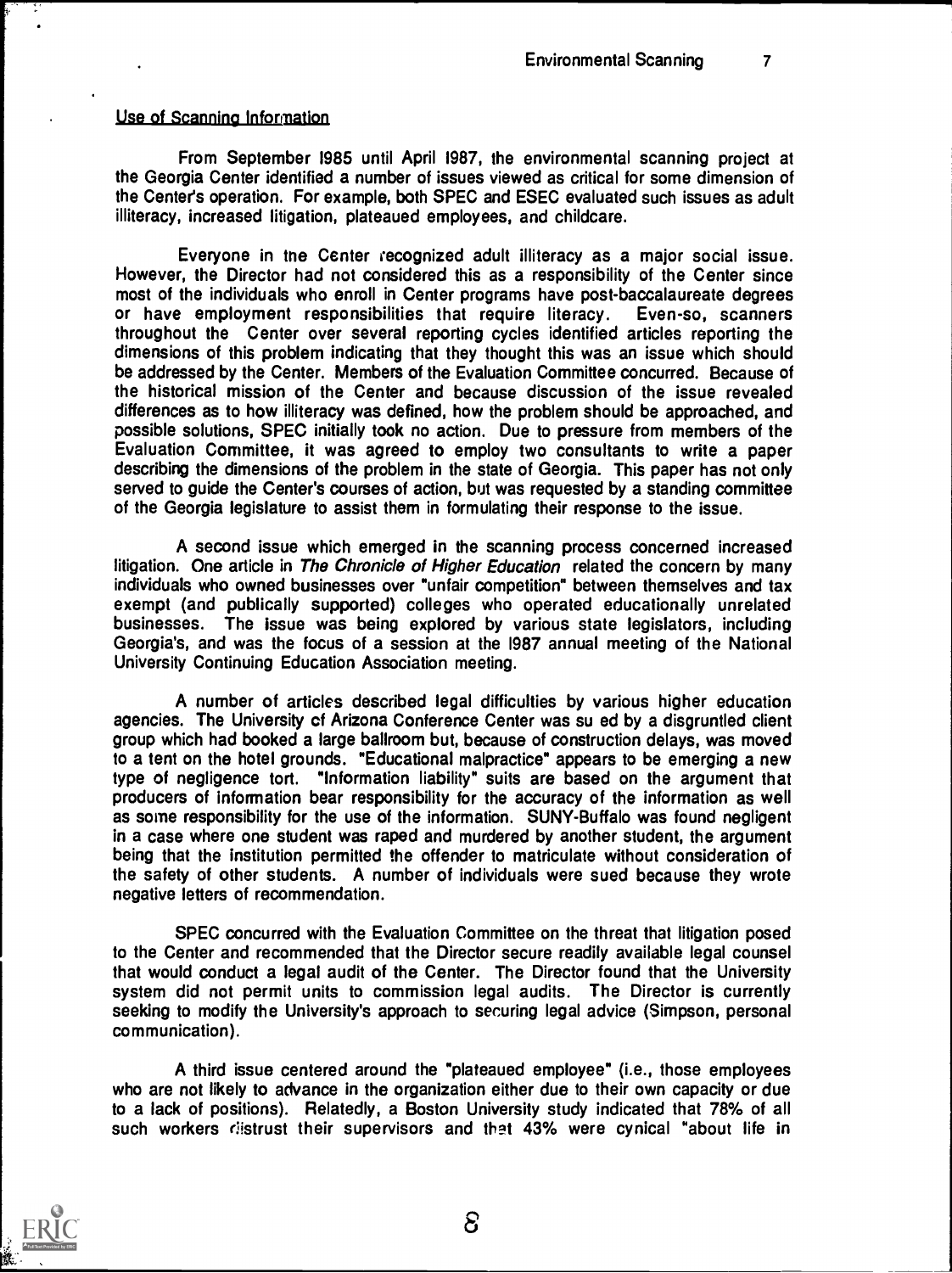general". Other articles on this subject offered a number of suggestions which could be used to satisfy plateaued employees' needs for recognition and growth, such as allowing lateral transfers to positions which may pose new challenges and changing the organizational climate so that the value of productive employees is recognized and respected.

The Evaluation Committee recommended that SPEC seek to develop a reward structure for plateaued employees. SPEC members agreed with the assessment cf the importance of this issue to both the individuals involved and to their effectiveness within ihe organization. They appointed an ad hoc committee to investigate options to reward these employees within the rules and regulations of the University system.

A fourth issue surfaced through two scanning cycles on which no decision was taken by the Center as an organization, but which was used in providing direction for program development--childcare. Currently one in four mothers working outside of the home (13.3 million women) has a child under age twelve. Over the next five years, the ranks of working mothers with young children is expected to grow about one million per year. The U.S. is the only democratic nation in the world with no guaranteed maternity leave. Across the country, college students are increasingly demanding campus childcare. In San Fransisco, the mayor signed a bill requiring that area developers of major office buildings or renovations either had to provide on-site childcare or contribute to a city-wide childcare fund. Currently in Georgia little training is required before individual can work as a childcare employee or operate a childcare center, a situation which is likely to change given the concern over this issue. Although this was not an issue for the direction of the Center as an organization, the program implications which came out of the ESEC and SPEC discussions influenced the Program Development Department's decision to design a certification program in childcare.

## Evaluation of the Project

There have been two evaluations of the Georgia Center's Environmental Scanning Project. The first, conducted internally by Simpson, McGinty, and Morrison, was initiated in January, 1987 and has been described elsewhere [35]. The second evaluation was conducted as part of Murphy's doctoral dissertation from October 1986 to April 1987 [29]. The focus of the internal evaluation was a survey which asked current participants in the environmental scanning project  $(N=43)$  for an evaluation of  $(1)$ their participation in various aspects of the project, (2) the ability of their colleagues to analyze trends, issues, and events, (3) the benefits of the project, and (4) their recommendations for improving the project. The Murphy study was more comprehensive, in that all employees of the Center who at one time were listed as scanners were surveyed (N=93, 34 of whom were active scanners in March, 1987 and 59 of whom had not participated during the 1986-87 academic year), a sample of scanning participants was interviewed  $(N=10)$ , and the investigator reported his own observations from attending meetings of SPEC and ESEC. Murphy [29] focussed on (I) reporting employee beliefs concerning the Georgia Center's ability to implement change through the use of the scanning process, (2) exploring the effect of the process on communication between line and staff members, and (3) describing the scanning process.

Many of the questions in both surveys were similar and were asked just three months apart. (The internal survey was in January, 1987; the Murphy survey and interviews were conducted in March, 1987.) Moreover, return rates were relatively

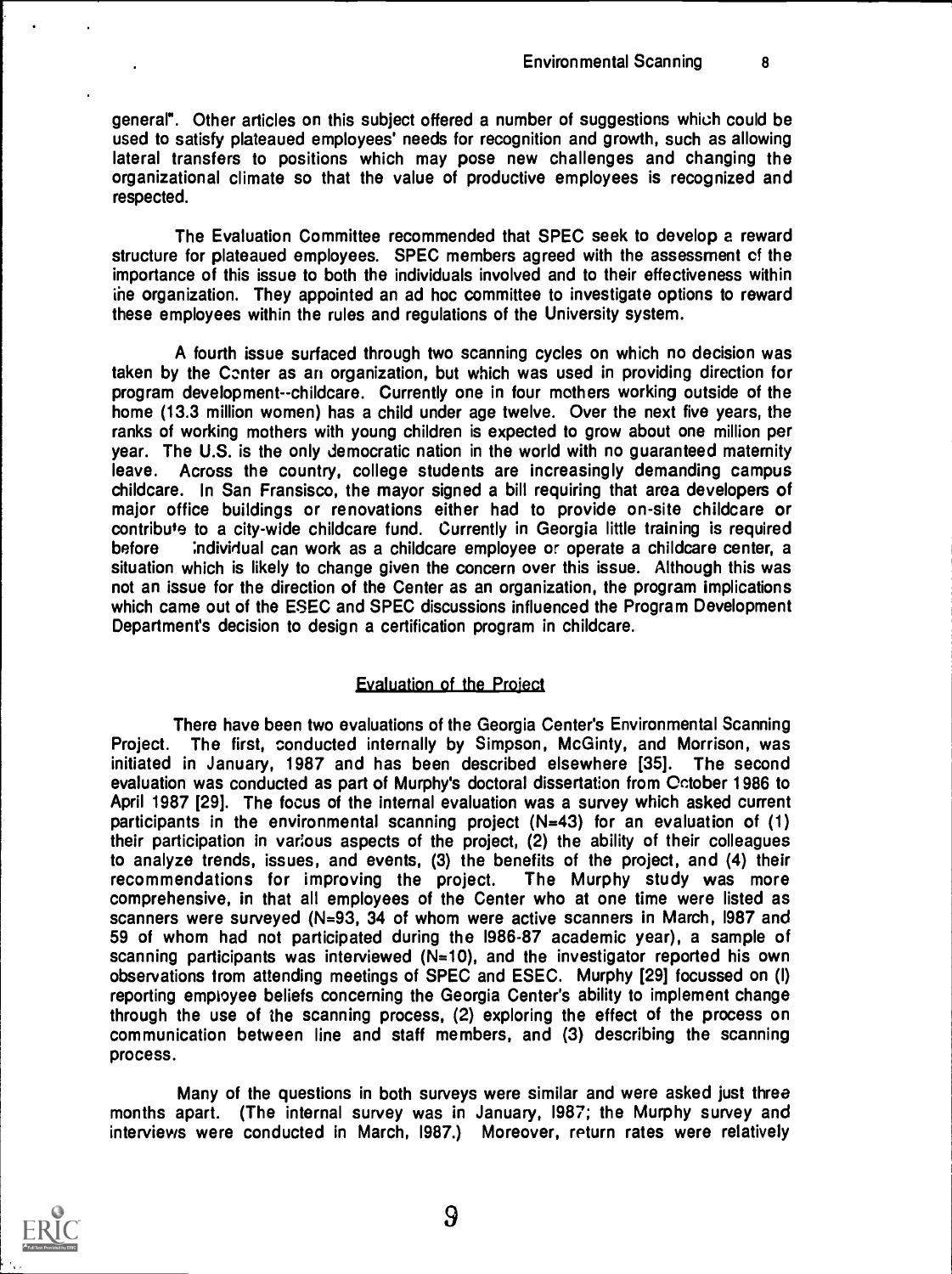high. The internal survey had a 74% return; Murphy reported an 85% return from active scanners and an 83% return from inactive scanners. A comparison of the results of both studies, therefore, enables us to develop a perspective of the environmental scanning process and the effects of this process on an educational organization.

 $\sqrt{2}$ 

#### **Participation**

Simpson et al. reported that 25% of the participants submitted from 1-3 abstracts per quarter,  $28\%$  of the participants submitted from  $4\text{-}10$  abstracts, and  $19\%$ submitted over II abstracts during this period (for an overall 72% participation rate). Twenty-eight percent did not submit any, abstracts during the first year of the project. Murphy reported that on the average, participants scanned 25 articles per quarter, wrote five abstracts, and spent the subgivity hours per week in this activity.

V

#### **Communication**

Simpson et al.. [35] asked participants to evaluate the "feed-back" loop used in the project (i.e., ESEC forwards its concerns and recommendations to SPEC, and SPEC sends a summary of its discussion back to ESEC). All SPEC members and 62% of ESEC respondents saw the feedback loop as a beneficial process. Those who did not check "beneficial" were asked to comment. One respondent thought that there was "mostly lip service to analyses and conclusions." Several others recommended a joint meeting of the two committees after born had analyzed the quarter's abstracts and strategic planning worksheets.

Murphy [29] asked survey respondents if the process had increased communication between the line and staff members of the Center. Forty-one percent of the active participants responded "yes," 31% responded "unsure," and 29% responded, "no." Non-participants were asked if the process could increase communication. Fortyfive percent of these respondents responded "yes," 40% were unsure, and 15% said, "no." When Murphy [29] asked active participants if there had been adequate communication between them and the project manager, 86% responded, "yes."

Murphy's survey data [29] were supported by his interview data. Three respondents perceived more information sharing than communication (i.e., there was not increased dialogue between SPEC members and other staff members). Some staff members did not see increased organizational communication as a function of the scanning process. Others disagreed and maintained that professional staff members were now more comfortable talking with SPEC members about the future of the Georgia Center, although communication from the "bottom-up" was not increased as much as these staff members desired.

#### Benefits of the Process

Simpson et al. asked respondents to rank order five specific "benefits" of the project and to identify others not specified on the questionnaire. The rank order of benefits was as follows: (I) provides assistance in linking the Center's future to external threats and opportunities; (2) provides useful programming suggestions; (3) fosters cross-divisional communication and understanding; (4) enhances staff development; and (5) results in the newsletter, Lookouts. Contributed "benefits" centered on such things as assisting management to keep informed of new developments, identifying marketing opportunities, providing for wide participation in planning the Center's reputation as a leader in continuing education, and facilitating personal development.

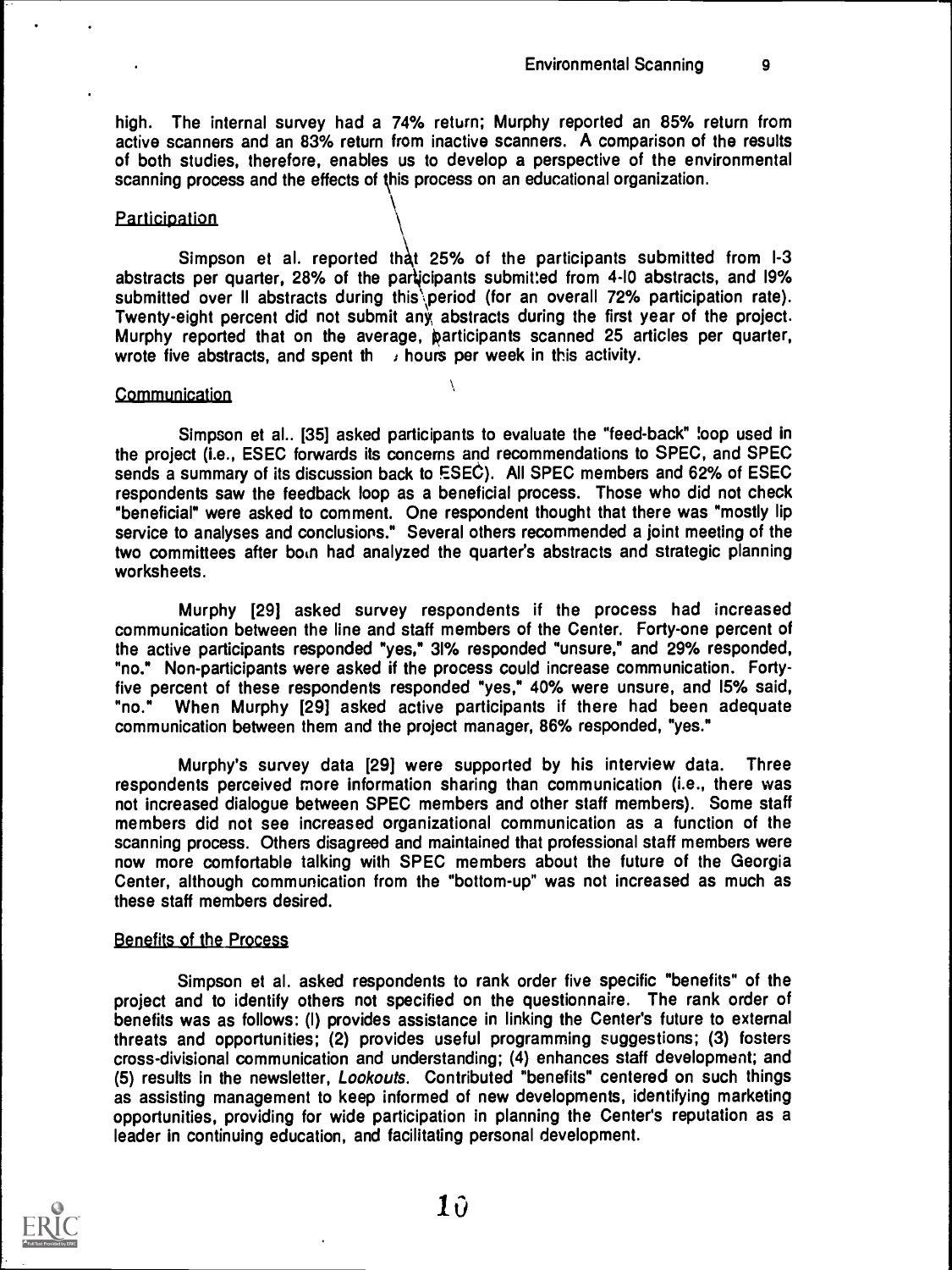Murphy asked survey respondents to list up to three strengths and three weaknesses of the scanning process. He recorded the open-ended responses by participants' role (SPEC member, ESEC member, and non participant). SPEC respondents perceived that the scanning process enhanced communication by providing an opportunity for department heads and staff members to discuss current issues together, encouraging communication across division components, improving dialogue between management and ste.'f, identifying conflicting views, and providing for an "academic" exchange among the staff. ESEC members noted that the process not only enhances communication within the Center, but allows a voice from middle management in decision-making, and keeps the organization up-to-date.

ESEC members also noted that the process aids both short- and long-range planning, builds a planning data base, hones a competitive edge, involves more staff in overall Center efforts, and enhances professional and personal development. SPEC members noted that the process expedites the decision-making process, helps organize for the future, and enables self-development. Interestingly, more strengths were listed by non-participants, who also discussed the implications of the process for program planning and market identification.

Murphy's interview respondents were also asked to elaborate on the strengths of the process [29]. They commented on increased organizational horizontal and vertical communication, opportunities for staff-wide participation in planning, and opportunities for individual development.

#### Perceived Weaknesses of the Process

Murphy recorded a number of perceived weaknesses from his survey respondents. SPEC members noted that the process seems to take a long time to resolve issues raised, includes concern for long-term planning at the expense of short-term planning, requires staff skilled in synthesis and analysis, is too time consuming, is dependent upon consistent abstracting by all staff, and could be more effective if all professional staff participated. ESEC members maintained that the reporting system was cumbersome, had insufficient feedback, was process rather than results oriented, was dependent upon skills of scanners, involved difficult and time-consuming abstracting for non-writers, created distorted views by a limited number of scanners, and involved an overwhelming amount of material. Non-participants identified a number of perceived weaknesses, including a lack of action when a need is identified, lack of support staff, use of irrelevant material, a feeling that ideas submitted are not given much consideration, few indications that the process has evoked changes, little relation to staff responsibilities, and biased reports.

Murphy's interview respondents commented on a perceived lack of impact of the process on decision-making and the time-consuming nature of the activity. Others expressed doubt as to their competency to decide what was important in the information obtained through the process; one respondent commented on the failure of colleagues to scan or to abstract well.

#### Overall Evaluation

Simpson et al.. reported that out of 30 participants who responded to a request for an overall evaluation of the project, 16 (53%) noted that the project was "well



1.1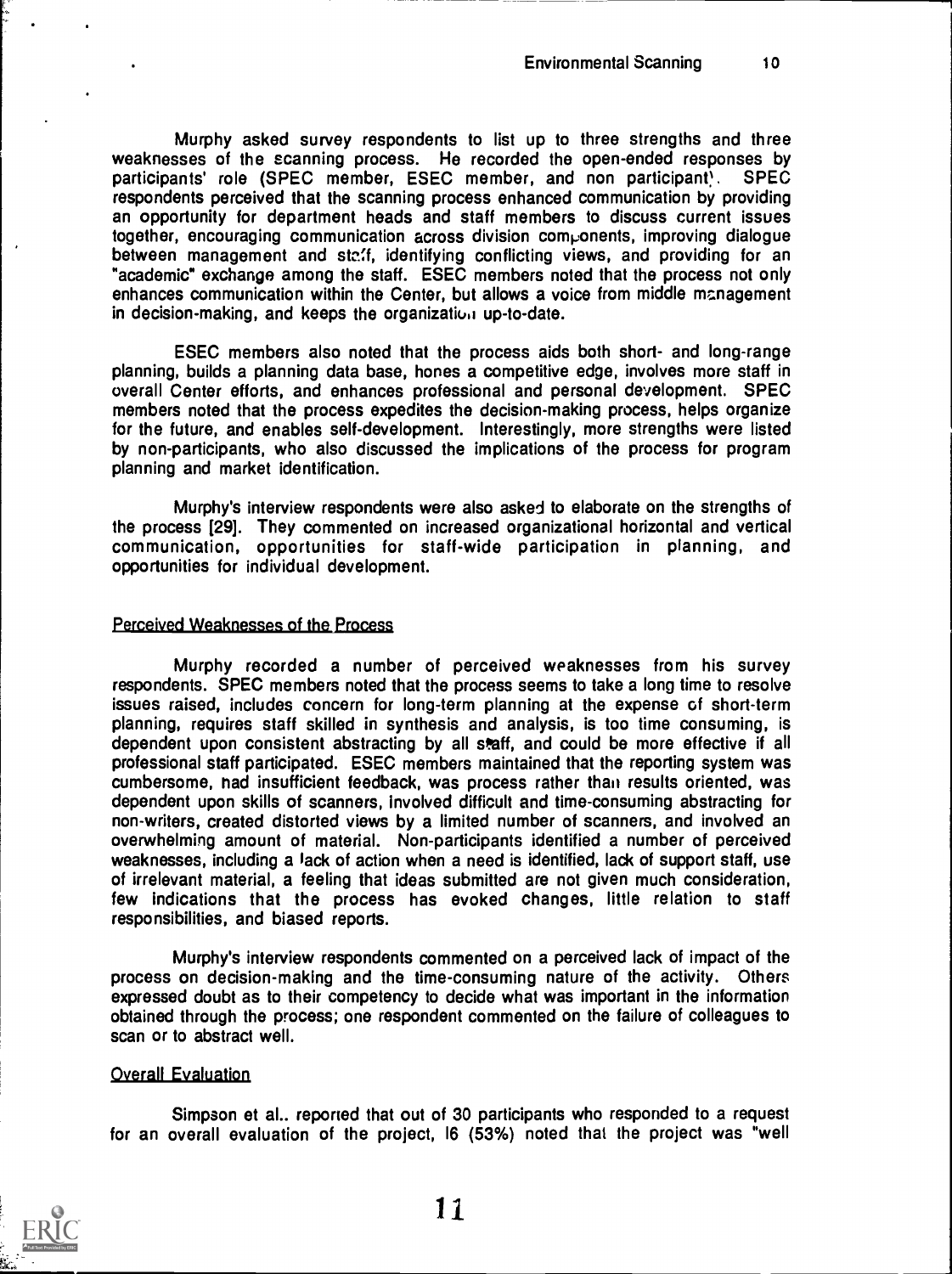worth the time and effort," 13 (43%) noted that it was "probably worth the time and effort," and one person said that it was "not worth the time and effort." Of the respondents who were SPEC members, 70% voted that the project was "well worth the time and effort;" 30% voted that it was "probably worth the time and effort."

Murphy asked his interview respondents about the effectiveness of the process in meeting the need of the Georgia Center's target population. All respondents thought that scanning was successful in identifying market needs, but several commented that "it is still too soon to tell." One respondent said, "I think it...the real value of the system won't be apparent for five or ten years. Will we stay committed that long? I hope we do."

#### Suggestions for Improvement

Simpson et al. requested respondents to make specific suggestions for improving the system. Several respondents commented that the information sources currently used should be reevaluated and new sources identified, particularly non-print sources such as conferences, radio, and TV. Others roported a problem in finding time to participate in scanning, writing abstracts, and evaluating abstracts. One person suggested that "ghost-writers" be employed to write abstracts of articles identified by scanners; another suggested that lead writers be employed (and rewarded) to write the majority of abstracts, with assistance from everyone identifying articles to be abstracted. One respondent said, "Involvement in the scanning process should be an integral part of each employee's job, not an add-on volunteer effort."

Several comments indicated tension between members of SPEC, the formal leaders of the Center and other staff members. For example, a SPEC member said, "I believe that SPEC has demonstrated an unwillingness to consider suggestions or criticism from 'THEM' as attempts to be constructive. Unless SPEC discovers some way by which it can develop objective views of information coming from the outside . . . and can treat that information with respect, I fear the effort is doomed." Another respondent recommended inviting ESEC members to participate in SPEC meetings, a recommendation that appeared designed to facilitate communication within the organization.

Murphy reported that his survey respondents made a number of suggestions. With respect to communication, suggestions focussed on developing a more visible link between scanning efforts and the impact of this information on decision-making for all members of the Center. This could be accomplished in part by inviting ESEC members to the SPEC meetings and distributing SPEC minutes to all Center staff. One respondent wanted to eliminate the division between SPEC and the ESEC. There were also suggestions to require participation of the professional staff and invite representation from clerical and secretarial members.

Suggestions vis a vis the process included requiring an abstract quota per scanner, having quarterly brainstorming sessions on trends prior to the evaluation of abstracts to see what trends or issues surfaced that were not in the abstracts, eliminating "attaboys" to scanners, and spending more time educating scanners in abstracting and writing. One respondent suggested computerizing the data base; another suggested linking the process with a major continuing education association to give the process (and the Center) status; and still another suggested marketing the data base as a national subscription service through the Georgia Center electronic conferencing network.



۱.,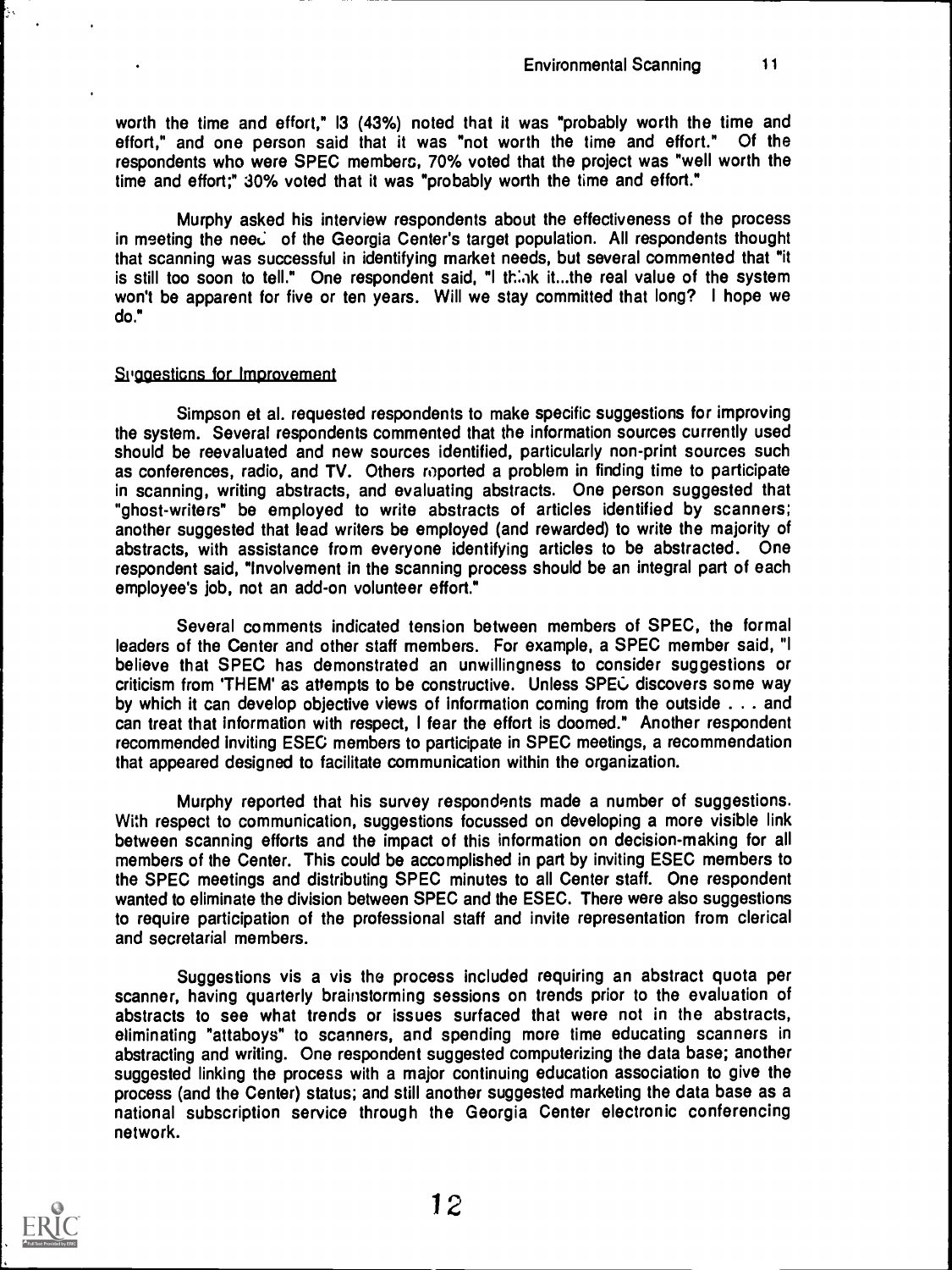Murphy asked his interview respondents for a single recommendation to improve the process. Suggestions included developing a more simplified procedure of abstracting and reporting scanning information, spending more time in analysis and synthesis of the information, obtaining more involvement of clerical as well as professional staff, and adding infurmal sessions to discuss implications of the quarterly SPEC and ESEC milletings.

#### Discussion

As Hearn and Heydinger [15] note, several authorities have commented on the difficulties of implementing information systems and forecasting models in colleges and universities ([5], [23], [24], [33]). Moreover, in their review of the literature, Hearn and Heydinger [15] identified a number of constraints to environmental scanning in a university environment. For example, they noted that colleges and universities have rather vague and diffuse goals, their environment is limitless, are loosely coupled, are resistant to change, and require participatory governance. Moreover, the are resistant to change, and require participatory governance. organizational culture of institutions of higher education is restrained and rational, and, thus, counter to a planning method that requires trusting hunches, tracing hints in nonacademic and fugitive literature, and piecing together a narrative out of disparate clues from a variety of information resources. Finally, not only is environmental scanning time-consuming and costly, but, in the academic culture, it may also be viewed as an attempt to adapt to externally-imposei conditions, an attempt that some could be interpreted as representing a consumer orientation. This perception could hinder support from the faculty.

Given these constraints, it may be that environmental scanning is an approach that can be implemented in a university setting only with great difficulty. However, members of the University cf Minnesota Experimental Team on Environmental Assessment (ETEA) thought that their effort at environmental scanning was worth continuing [15]. Furthermore, they believed that their activities served to prod administrators to think in environmentally--sensitive ways, as well as to produce important information regarding external developments. $3$  As may be noted from the discussion above, professional staff members of the Georgia Center concur with the value of the program.

The Georgia Center for Continuing Education is similar to a college in many respects. However, the Center differs from a college in several ways. The director and his associates exercise more line authority than a president, dean, or department head at an independent college. The Center is not as loosely coupled as a college or university. Although UGA faculty members teach at the Center on a part-time basis, they have taken little interest in the governance or management of the Center. Therefore, the experiences of the Center staff in establishing and implementing an environmental scanning . stem may have to be adjusted to accommodate the culture of an independent academic college or university.

It may be instructive to compare the Georgia Center's environmental scanning project with the Minnesota project as reported by Hearn and Heydinger [15]. For example, the evaluation of the Minnesota project centered around such crucial questions as: Who should do the scanning? How should the effort be organized? What should be produced?

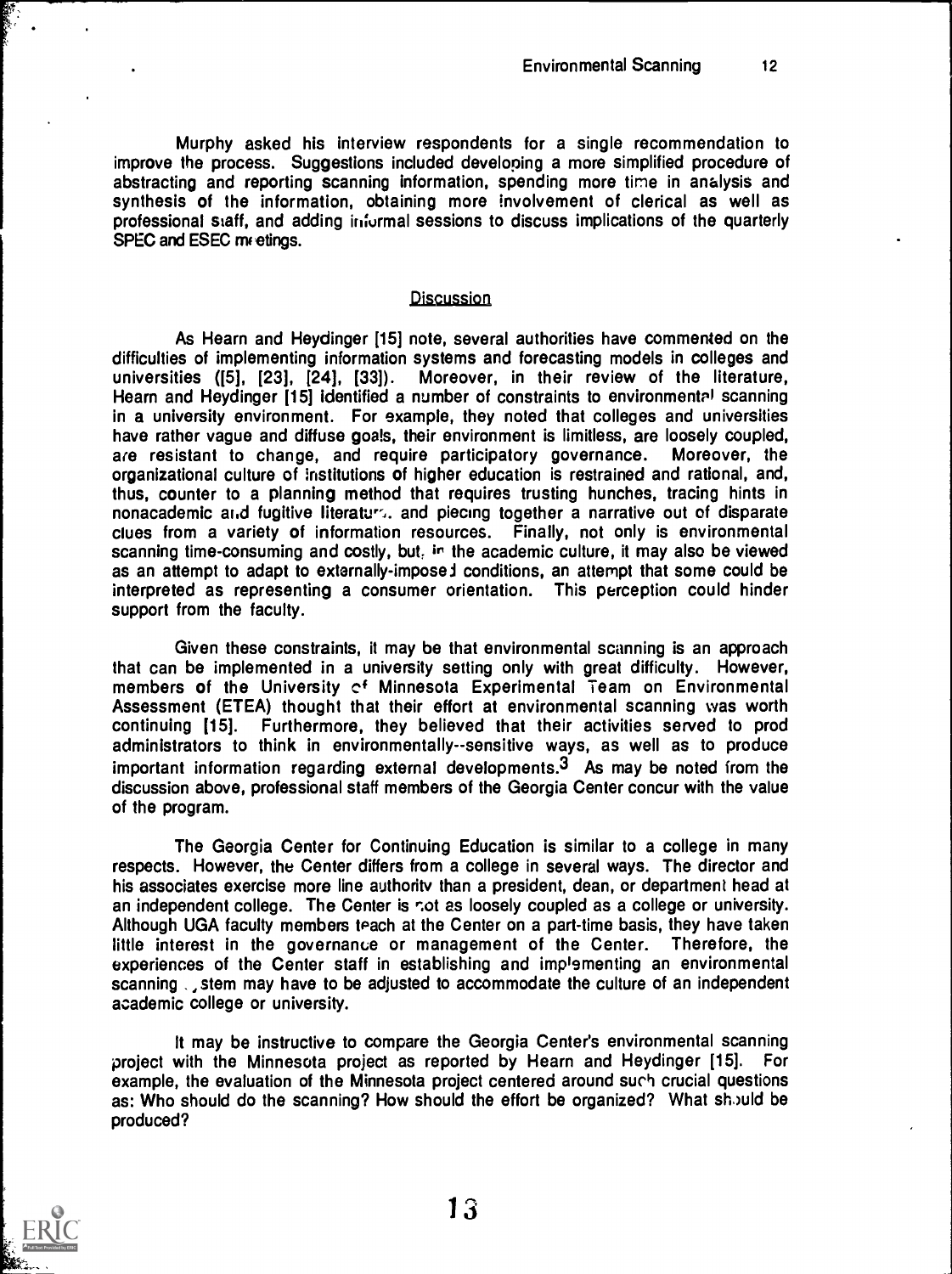#### Who Should Do the Scanning?

As noted in the description of the Georgia Center project, each member of the Center was invited to participate as a scanner. The alternative would have been to invite selected individuals from each functional area. Because this was an experiment and was instituted not only for the purpose of informing the strategic planning prr ,ess, but also as a means of facilitating personal and professional staff development, participation was voluntary. Consequently, over 40 individuals participated at various times, and all functional areas were represented.

The Minnesota team was also voluntary and consisted of six individuals [15]. Members of this team performed the scanning, abstracting, and evaluating. When asked to comment on who should do the assessing, several members expressed concern that too much diversity, or having too many people involved in assessment, could be dysfunctional (i.e., the voluntary nature of the activity might be too fragile to accommodate inherent tensions or diversity). However, the Georgia Center Director maintains that the diverse and large number of scanners enabled the Center to expand the quantity and diversity of information resources regularly reviewed for "signals of change."

#### How Should the Effort Be Organized?

The Minnesota scanning project and the Georgia Center project were organized differently. At Minnesota, the effort was organized to link the identification of core issues for assessment &nd tracking [15]. After brainstorming a list of critical issues, the Minnesota team concentrated on scanning information resources pertinent to approximately 30 issues identified in the initial stages of the project.

The scanning effort at the Georgia Center also began with a brainstorming activity to identify critical trends, events, and emarging issues. However, the purpose of this activity was to use this information in developing the scanning taxonomy, and in training scanners. After the taxonomy was developed and scanners were assigned specific information resources, the focus of the process was to identify any signals of change in the broad (social, technological, c ,onomic, and political) external environment from the hundred or so information resources. Moreover, the scanning activity was spread throughout the organization, an organizational pattern that was rejected by the Minnesota team [15].

The Minnesota project also differed in its location within the organizational structure [15]. The scanning effort originally began when selected administrators were asked to reviaw literature vis-a-vis important trends in the social, technological, economic, and political spheres. Shortly after this task was accomplished, the Experimental Team on Environmental Assessment was formed. Although the scanning project had the informal blessing of a senior administrator, the project was designed, developed and implemented as an informal experiment. In contrast, the Georgia Ce. ter project is centrally related to the planning process; the director serves as project director, and his assistant is assigned half :ime to manage the project. The Strategic Planning Executive Committee carefully considered the information produced by that process in quarterly assessment and planning meetings.

Placing the environmental scanning project as an official, formal part of the organization and encouraging volunteers to participate means that the administration must be willing to embrace debate over the implications of the information that has

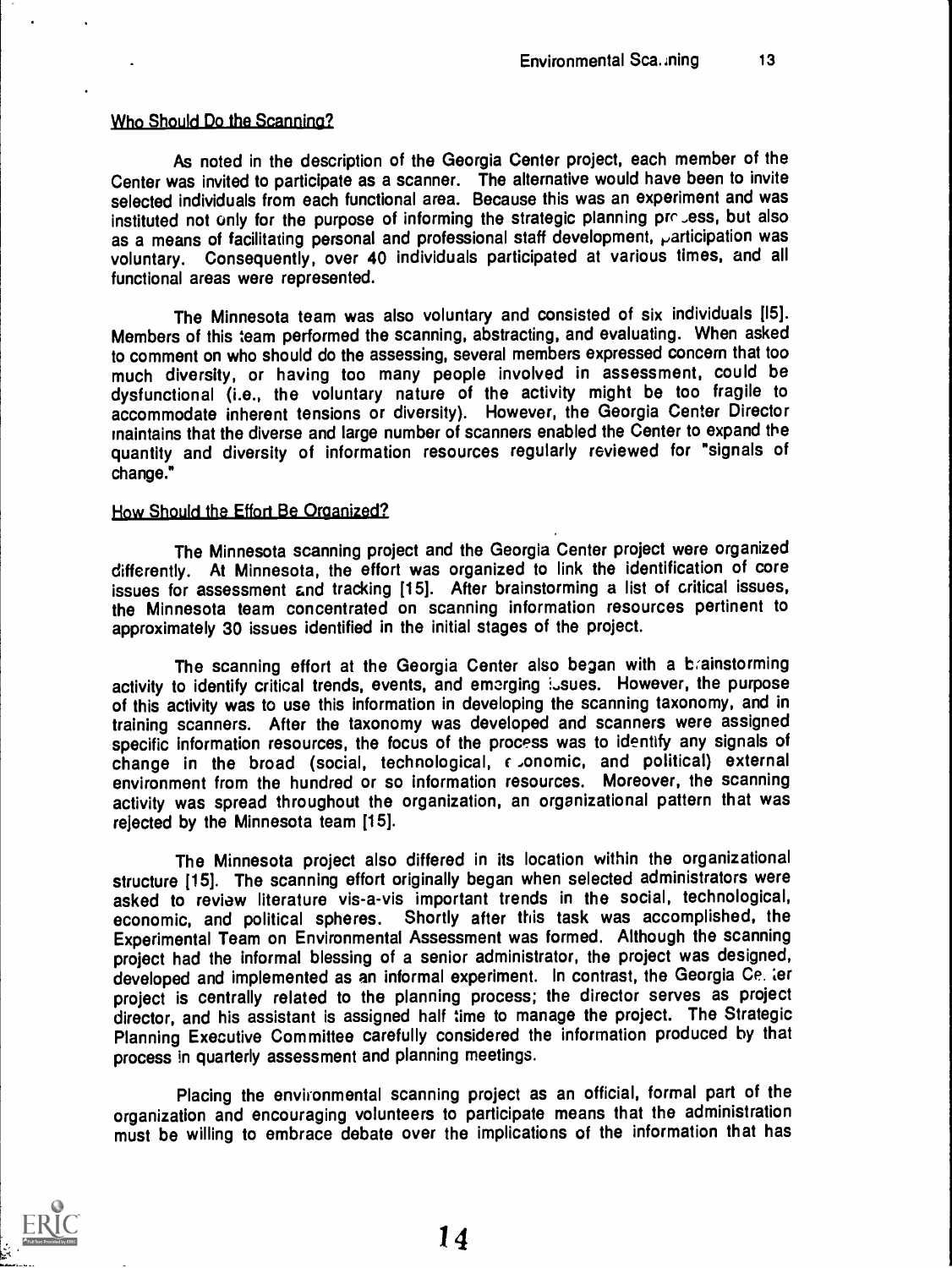surfaces in the process. Of course, as Heam and Heydinger note, a number of authorities maintain that a healthy goal for administrators is a willingness to embrace error and learn from It, rather than avoid it or cover it up ([3],[191). At the initiation of the project at the Georgia Center, it was foreseen that encouraging staff members to identify and abstract information items that had implications for the welfare of the Center would produce feelings of "ownership" and responsibility for the direction of the Center in those staff members. It was unforeseen, however, that strong differences of opinion could also be a product of the process, particularly since the senior management of the Center believed in participatory management and initiated a process that encouraged a "bottom-to-top" information flow.

For example, while members of SPEC and the evaluation committee viewed the need for personal renewal and organizational innovation as essential for the Center, they disagreed on how to obtain them. Even though a course of action was decided upon (i.e., incentive grants), the decision process highlighted potentially troublesome differences in organizational culture.

Most of the SPEC members expressed the viewpoint that innovation, experimentation and risk-taking were on-going facts of life at the Georgia Center, and, therefore, there was no need for a special "renewal" program. On the other hand, many members of the evaluation committee viewed senior management as conservative and non-risk-taking. Whilo SPEC members talked of experimentation and innovation inherent in the operation of the Center, evaluation committee members maintained that there was no reliable way in the Center to promote and implement new ideas.

Closely associated with this issue was a continuing discussion in SPEC meetings related to the values of baby boomers and the implications of this issue for the management of the Center's workforce. A scanning "find" in The Futurist [12] focused discussion on the impact of "baby boomers" on organizational cultures and how organizations dealt with their attitudes. Deutsch [121 divided the workforce into three broad categories--pre-World War II (born in 1926 or before), "TV" or "baby boomers" (born between 1946 and 1964), and "computer babies" (born from about 1966 through 1975). Each of these groups was characterized within specific categories, such as preferred work environment, goals, work medium, time values, information, acculturation, media and consumption. Those preceding the "baby boomers" were viewed as more structured and directed toward "getting the job done for the good of the organization." The "boomers" and the "computer babies'" attitudes were focused more on individual desires and increased organizational flexibility. At the Center, there were no pre-World War II employees who were members of SPEC, although several individuals were relatively close. The evaluation committee had a number of "TV babies," or "boomers," as well as some "computer babies." Consequently, generational differences surfaced. The evaluation committee perceived senior management as conservative and laissez-faire, while many SPEC members believed that some staff members had not ;nternalized the work ethic. Thus, a scanning issue on ways to develop innovative programs underscored and complemented an issue important to organizational behavior.

## What Should Be Produced?

The Minnesota team [151 emphasized that the products of the environmental scanning process should be developing issues that will affect the institution, its constituencies, structures, and processes, and raising the consciousness of the leadership regarding issues. Moreover, the products delivered to the administration should be crisp executive summaries directed to facts and alternatives, and not

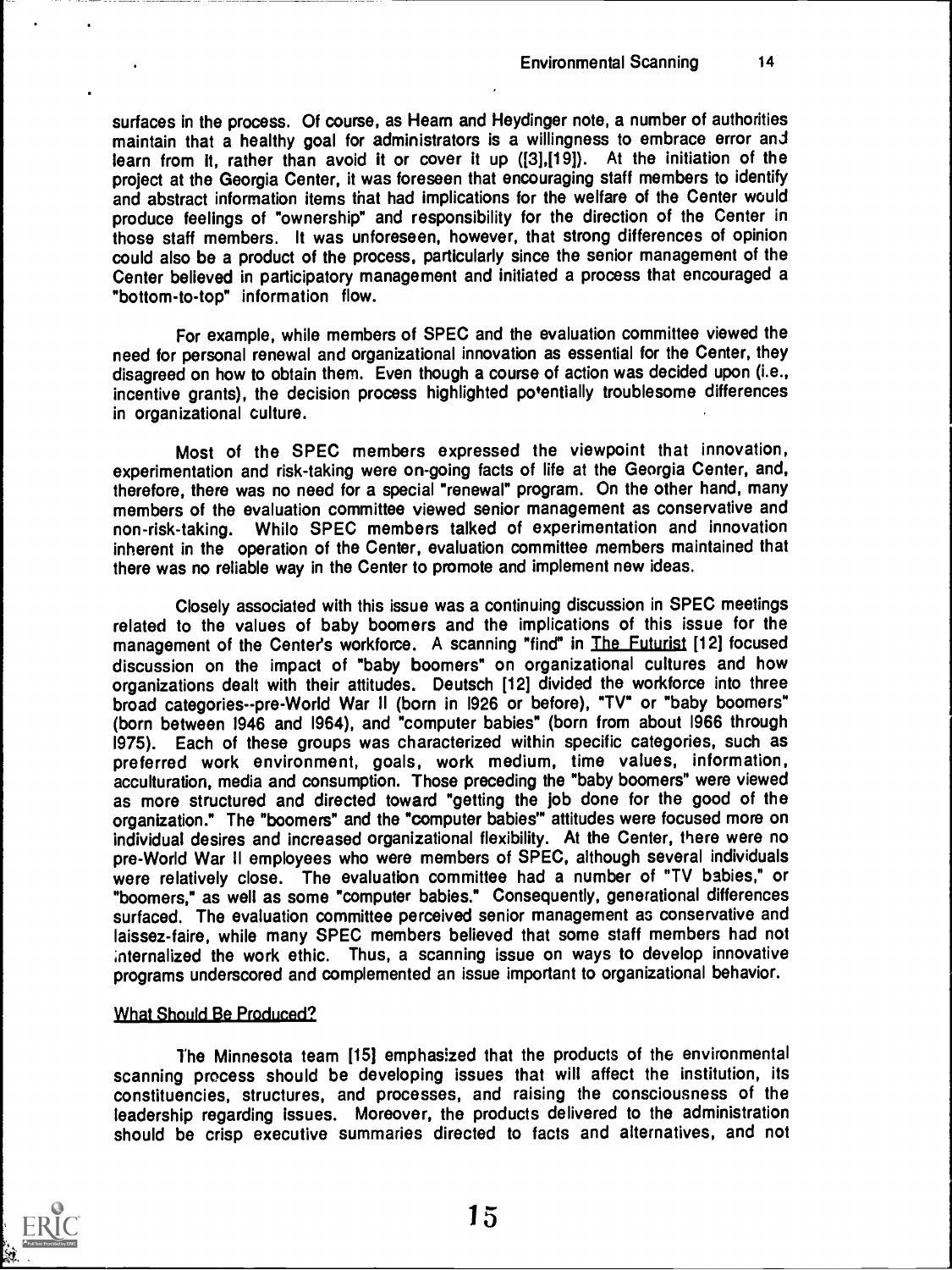recommendations for action. In contrast, SPEC members were encouraged to examine abstracts as well as the evaluation reports produced by ESEC that included recommendations for action. This process has worked well for the Center; but there is a difference in attempting to determine the strategic direction of a center as opposed to a research university.

Both the Minnesota team and the Center project participants felt that the experiments in environmental scanning were successful, and produced meaningful products. In fact, at the Georgia Center, the information produced in the scanning process has been valued by individuals in organizations outside of the Center. For example, there have been several inquiries about sharing the scanning information and analyses 'on an on-going basis (McGinty, personal communication).

However, there is some concern that all management decisions are being based upon the scanning process. In fact, information from the environmental scanning project forms only one part of numerous data sources fed into the decision-making process. As Jonsen [17] argues, an understanding of the environment and its opportunities or threats should not dictate an organization's course of action. Scanning's outstanding virtues are that it permits a systematic review or "tickler file" for the organization of priorities and issues that are dealt with over an extended period of time. The system provides no "quick fix" or gimmick for management. It requires an intensive<br>amount of work by a few individuals and some work by many individuals. It is amount of work by a few individuals and some work by many individuals. frustrating and demands the commitment of an invaluable resource--time.

This point raises another question: once involved in a systematic environmental :canning effort, how can it be sustained? How can staff members continue to be motivated to spend their time scanning, writing abstracts, and attending quarterly meetings evaluating abstracts? One key to sustaining motivation is the perception that the time and energy expended is resulting in improved organizational and programmatic decision-making. The project manager attempts to do this by disseminating the results of SPEC meetings to all staff members and by publishing Lookouts each quarter. Still, as revealed in both evaluation studies, some staff members are unaware of these activities, even though the project manager conducts "what happened" meetings immediately after the SPEC meeting for all staff members and includes a section in Lookouts that monitors the progress of decisions stemming from SPEC meetings. In addition, the Director requests managers to use the information provided by the environmental scanning project in making decisions, and to encourage their subordinates to regularly review the scanning files for their relevance to immediate operations. The results of this activity are publicized in Lookouts.

A number of ancillary benefits of the process have been noted [35]. Any group of professionals in today's world faces information overload. While the environmental scanning project certainly does not expose participants to all the literature in their domain, it does offer a systematic, formal approach to important literature related to the individual's particular specialization. Aitnough this exposure is uneven in nature, it is a substantial and serious effort to deai with the issues produced by the process, both individually and as members of a decision-making body. The analytical skills required by each scanner to summarize articles, assess them within the context of the Georgia Center, and promulgate implications for the Center, both from programming and organizational perspectives, sharpen professional reading skills and analytical abilities, and expand personal knowledge. As Hearn and Heydinger [15] note, ". . . by turning around ideas and challenging various perspectives on the world, the . . . dialogues i einforce a long lost and much valued ingredient into the university". The dialogue contributes to employee satisfaction and growth, and thus to organizational effectiveness.

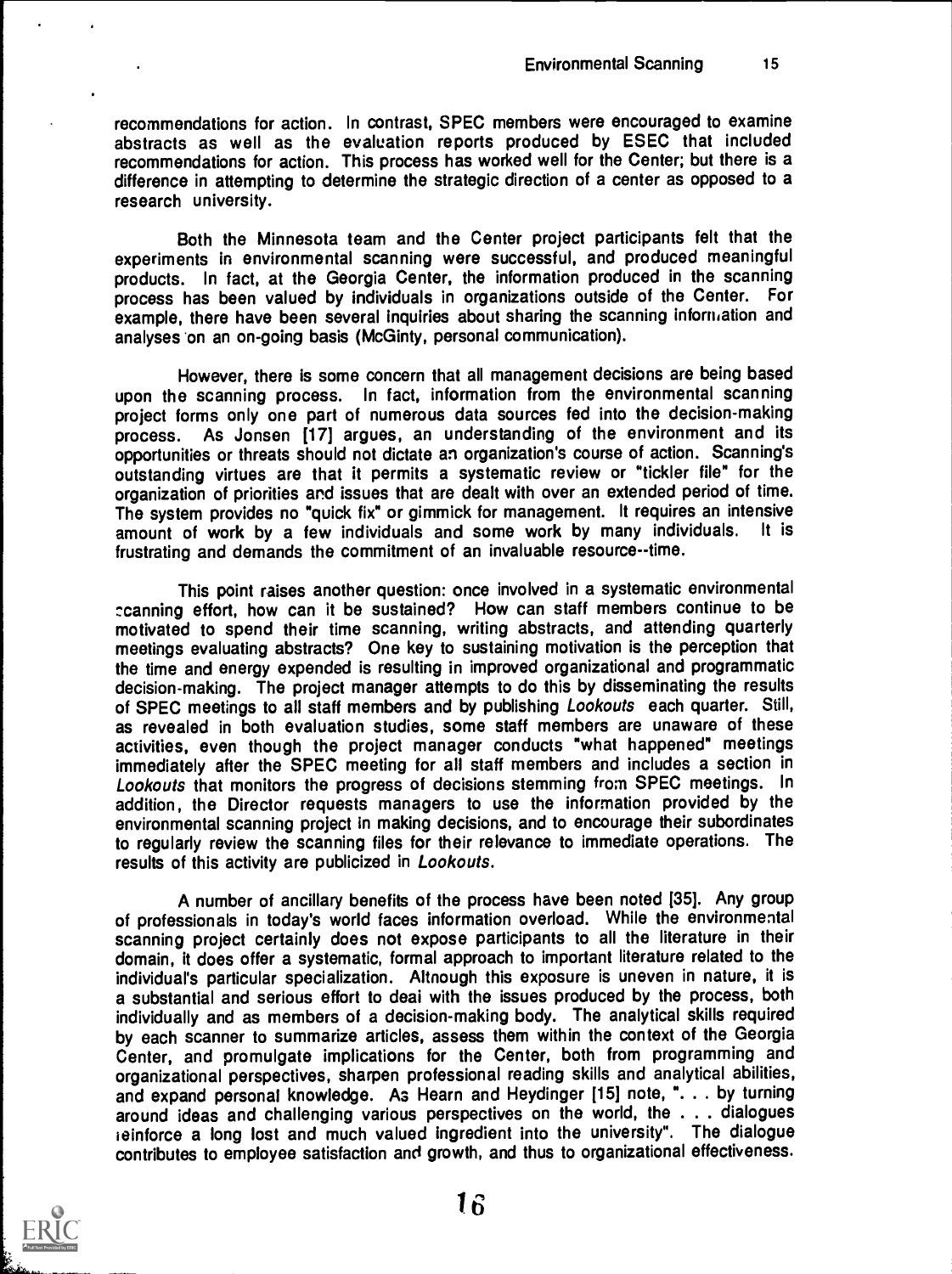To conclude, the environmental scanning project has had an impact upon the Georgia Center from several perspectives. It has provided a procedure by which professionals at various administrative levels with differing program responsibilities can make suggestions to senior administrators and even debate issues with them. It has forced management to deal systematically and cyclically with issues raised by subordinates as well as peers. The issues that have been raised have spawned rich, thought-provoking discussions that likely would not have taken place without the process. Moreover, it has stimulated a new approach to planning while the methodology is still developing.

#### **Notes**

<sup>1</sup>The author would like to express appreciation to Edward Simpson, Director of the Georgia Center and his assistant, Donna McGinty, who serve as the Georgia Center Environmental Scanning Project Director and Project Manager respectively, first for their initiative in developing the project and second for allowing the author to complete access to all materials relating to the project. In addition, they, along with Blanche Arons, Carol Binzer, Richard Clugston, Gay Davis, James Hearn, William Held, Elizabeth Markham, Sherry Morrison, and David Raney made helpful comments on earlier versions of the manuscript. Of course, the views expressed here, and any errors, are solely the responsibility of the author.

<sup>2</sup>The information describing the setting and project structure/process is modified from Simpson, McGinty, and Morrison, 1987.

3 However, Richard Clugston in a personal communication (June 24, 1988) indicates that this opinion may not be shared by the administrators the team hoped "to prod."



1f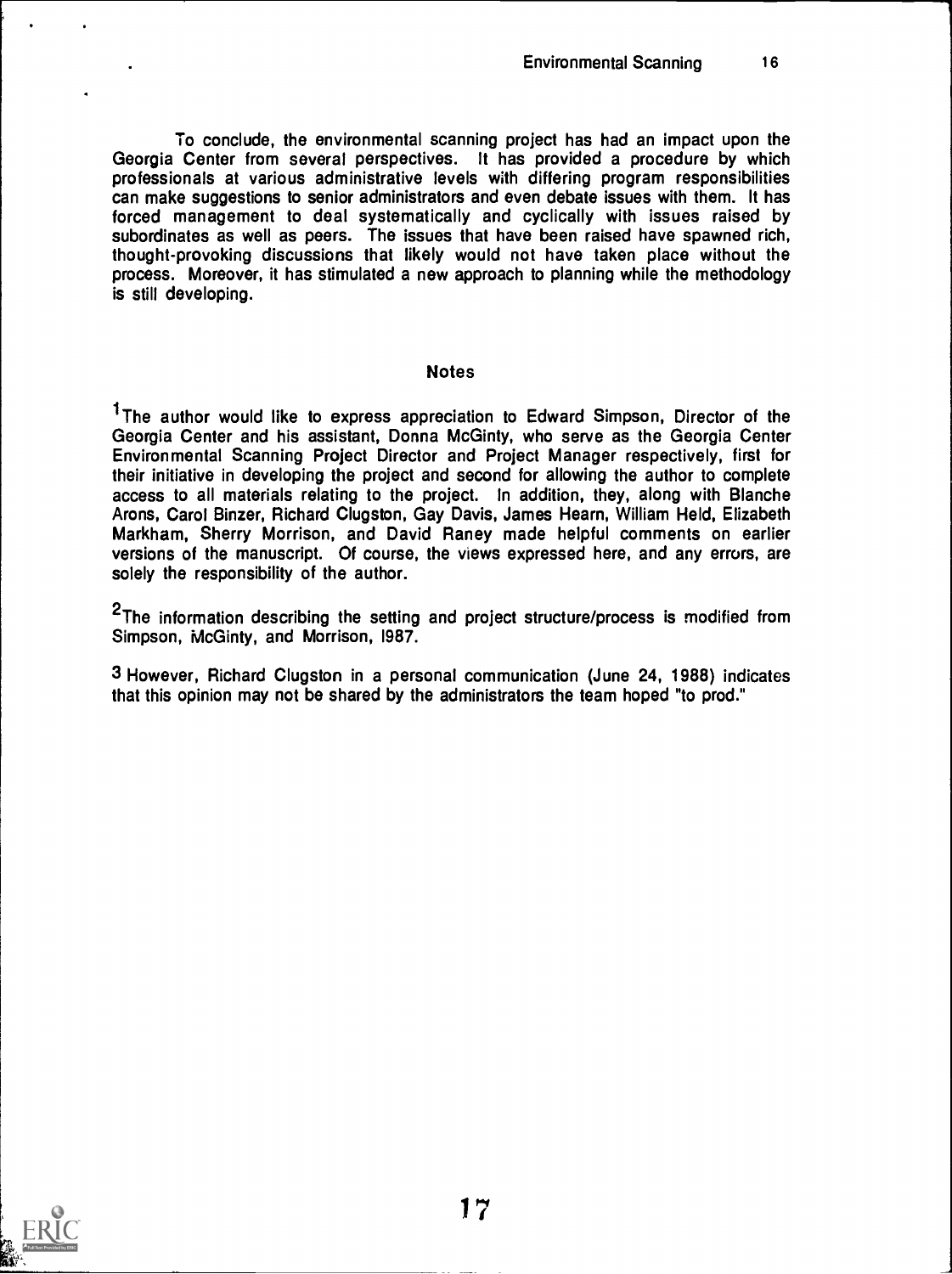## References and Additional Sources

- 1. Aguilar, Francis. Scanning the business environment. New York: Macmillan, 1967.
- 2. American Association for Higher Education. "Environmental Scanning Institute." Unpublished report, July 31, 1979.
- 3. Baldridge, J. Victor and Patricia H. Okimi. "Strategic Planning in Higher Education: New Tool or New Gimmick?" AAHE Bulletin, October, 1982, pp 6, 15-1
- 4. Brown, A. & Weiner, E. Supermanging: How to harness change for personal and organizational success. New York: Mentor, 1985.
- 5. Bloomfield, S.D. and D.A. Updegrove. "Modeling for Insight, Not Numbers." EDUCOM Bulletin, Fall, 1982, 5-9.
- 6. Buhler-Miko, Marina. "Six Steps of Strategic Planning." Address to the Higher Education Strategic Planing Institute Meeting at American Association of Higher Education Conference,, Chicago, Ill., March 15, 1984.
- 7. Callan, P.M. (Ed.). New directions for institutional research: Environmental scanning for strategic leadership. (Vol. 52). San Francisco: Jossey-Bass, 1986.
- 8. Coates, J. F., Inc. (1985, July). Issues identification and management: The state of art of methods and techniques. Research project 2345-28. Palo Alto, California: Electric Power Research Institute, 1985.
- 9. Cohen, M. and J. March. Leadership and Ambiguity, New York: McGraw-Hill, 1974.
- 10. Cope, Roberto. "Environmental assessments for strategic planning." In N.L. Poulton (Ed.), New directions for institutional research: Evaluation of management and planning systems (Vol. 31, pp. 5-15). San Francisco: Jossey-Bass, 1981.
- 11. Deets, N. & Morano, R. "Xerox's strategy for changing management styles." Management Review, 75 (1986), 3, 31-35.
- 12. Deutsch, R.E. "Tomorrow's workforce: New values in the workplace." The Futurist, December, 1985, 8-11.
- 13. Drucker, P.F. "The discipline of innovation." Harvard Business Review, May-June, 1985, 67-72.
- 14. Fahey, Liam, William R. King and Vadakek, Narayanan. "Environmental Scanning and Forecasting in Strategic Planning - the State of the Art."Long Range Planning, 14. (1981), 2, 32-39.

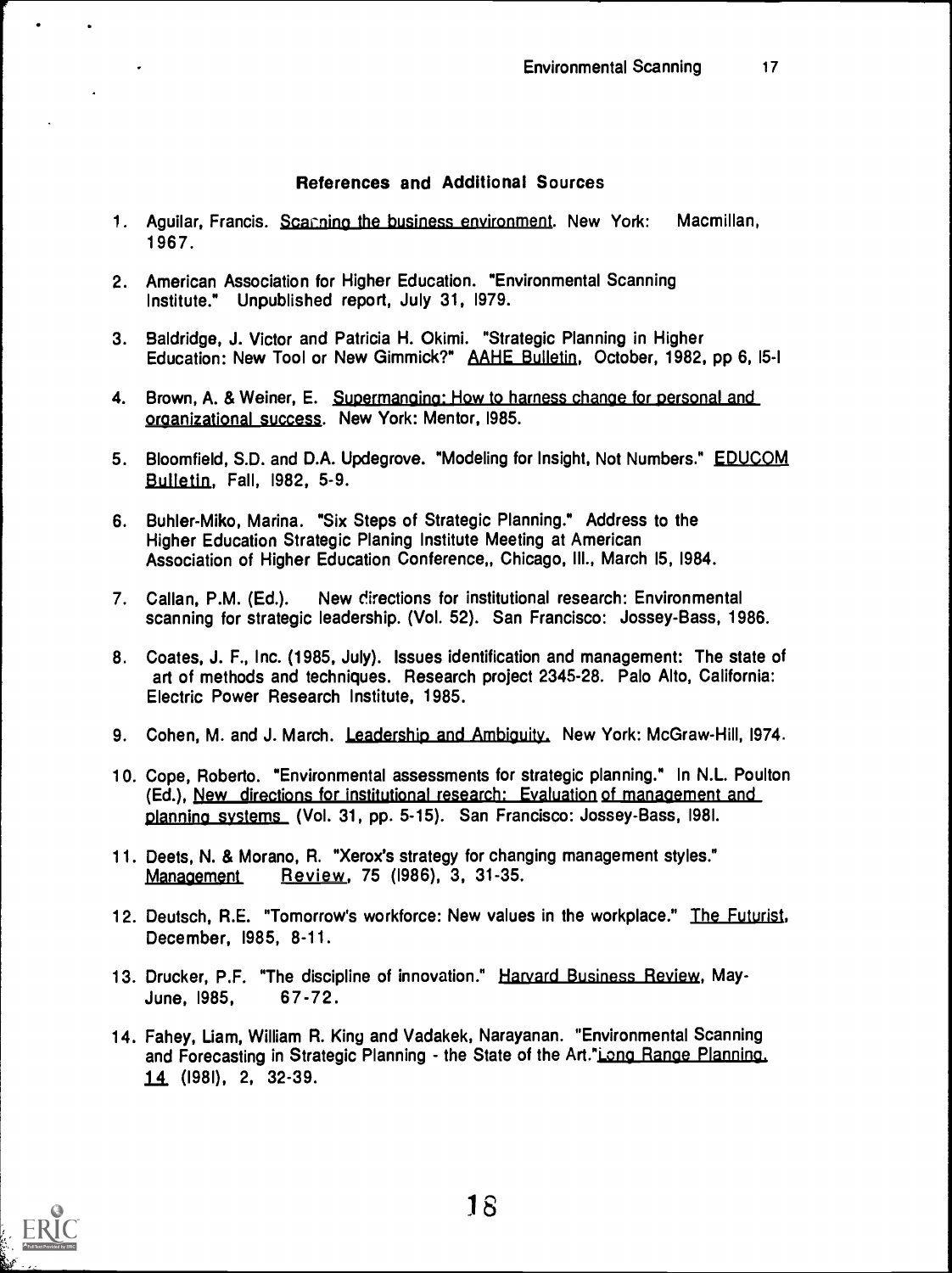- 15. Hearn, James C. and Richard B. Heydinger. "Scanning the external environment of a university: Objectives, constraints, and possibilities."Journal of Higher Education. 56, (1985), 4, 419-445.
- 16. Hirsh, R.F. "How success short-circuits the future." Harvard Business Review, March-April, 1986, 72-76.
- 17. Jonsen, R.W. "The environmental context of higher education." In P.M. Callan (Ed.), New Directions for Institutional Research: Environmental Scanning for Strategic Leadership (No. 52). San Francisco:Jossey-Bass, 1986, 5-20.
- 18. Kanter, R.M. "The reshaping of middle management." Management Review. January, 1986, 19-20.
- 19. Kast, Fremont. "Scanning the Future Environment: Social Indicators."\_California Management Review, 23 (1980), I, 22-32.
- 20. Katz, R. L "Excerpts from skills of an effective adminstrator." HBR Highlights. (1986, March-April), 172.
- 21. Keller, G. Academic strateav: The management revolution in American higher education. Baltimore: Johns Hopkins, 1983.
- 22. Klein, Harold E. and William H. Newman. "How to integrate new environmental forces into strategic planning." Management Review. July, 1980, 40-48.
- 23. Kirschling, Eayne R. "Models: Caveats, Reflections, and Suggestions," in New Directions for Institutional Research: Assessing Computer-Based System, edited by T.R. Mason, 9, 1-15. San Francisco: Jossey-Bass, 1976.
- 24. Masland, Andrew. "Simulators, Myth, and Ritual in Higher Education." Research in Higher Education, 18 (1983), 2, 161-177.
- 25. Morrison, James L. "Establishing an environmental scanning process,"in R. Davis (Ed.), Leadership and Institutional Renewal. New Directions for Higher Education No. 49. San Francisco: Jossey-Bass, 1985, 31-37.
- 26. Morrison, James L. "Establishing an environmental scanning system toaugment college and university planning." Planning in Higher Education, 15 (1987), 7-22.
- 27. Morrison, James L. "Report of the SCUP environmental scanning network." News from SCUP, 1986.
- 28. Morrison, J.L., Renfro, W.L., & Boucher, W.I. Futures research and the strategic planning process: Implications for higher education. ASHE-ERIC Higher Education Research Report No.9. Washington, D.C.:Association for the Study of Higher Education, 1984.
- 29. Murphy, Michael Francis. Environmental scanning: A case study in higher education. Unpublished doctoral dissertation, University of Georgia, 1987.